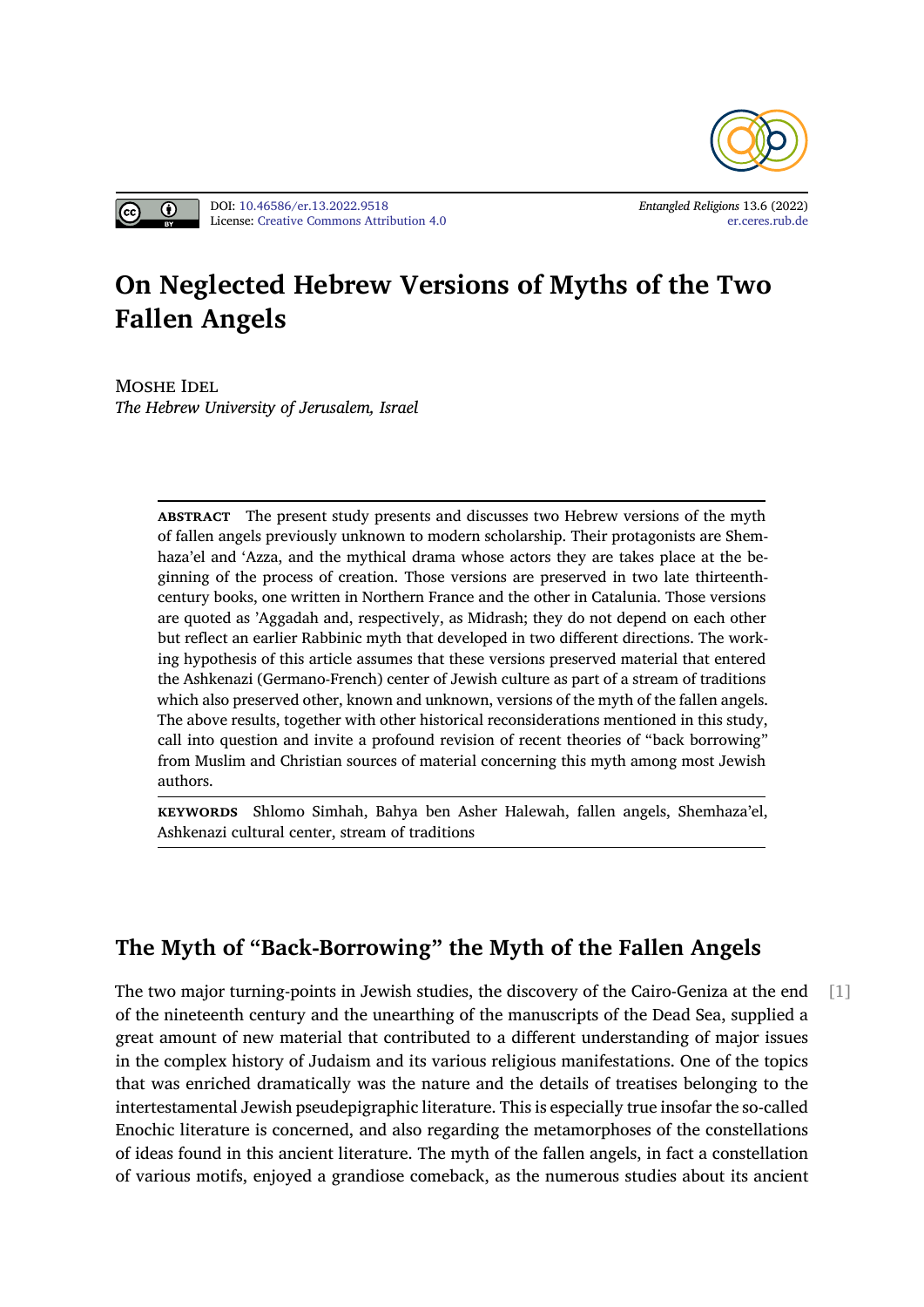sources and some of its avatars in the Rabbinic literatures attest, but its occurrence in the sources in the Middle Ages was much less discussed.<sup>1</sup> After the groundbreaking publication of the Aramaic fragments of Enoch from the Qumran, Cave 4 by J. T. Milik, $^2$  much work has been done from the textual point of view of Milik's publication<sup>3</sup>, though only few new significant texts have been introduced in the stream of schol[ar](#page-1-0)ly debates.<sup>4</sup> However, various theories have been circulated and elaborated at length, albeit neglecting the [p](#page-1-1)ossible relevance of many of the extant medieval texts.<sup>5</sup>

Elsewhere, I dealt with some matters related to what was [co](#page-1-2)nsidered by scholars to be [2] the earliest medieval Hebrew passage, found in R. Moshe ha-Darshan's *Bereshit Rabbati*, to be referred below as 'Midrash Sh[em](#page-1-3)hazai and 'Azza'el.'<sup>6</sup> It was described as having been influenced by Islam, according to John C. Reeves ${}^{7}$ , or by an hypothetical Greek text that was mediated by a Christian translation, as assumed by Annette Y. Reed, $8$  both cases being referred to as forms of "back-borrowing" (Reeves 2015; Reed 2005[\).](#page-1-4) I shall return to this tradition later in this study. The following discussions refer, le[t](#page-1-5) me stress, solely to the metamorphoses of this specific myth, and do not intend to discredit the possibility [of](#page-1-6) other instances of backborrowing that have been properly prov[en or](#page-19-0) will b[e pro](#page-18-0)ved in the future.<sup>9</sup>

The ancient name of the chief of the fallen angels, known previously only from the Greek [3] and Ethiopian versions, has been discovered in an Aramaic fragment of *1 Enoch* in Cave 4 in Qumran, spelled שמיחזה. <sup>10</sup> For the sake of scholars dealing with the topi[c](#page-1-7) that may have a

4 See Eshel [and E](#page-19-1)shel (2004).

**<sup>1</sup>** From this point of view, Devorah Dimant's contribution is rather exceptional; see Dimant (1974). She paid attention, more than other scholars, to some reverberations of the myth in medieval literatures in Hebrew. I would like to thank A[lex](#page-1-8)andra Cuffel and Eduard Iricinschi for inviting me to the workshop on "Invoking a Strange God: Rituals of Power and Religious Contacts in the Late Antique Mediterranean World and Medieval Europe" at the Ruhr-Universität Bochum, and especially to thank Dr. Iricinschi [for hi](#page-14-0)s editorial suggestions.

<span id="page-1-0"></span><sup>2</sup> See Milik (1976). The decisive role played by this book does not mean that there are not significant shortcomings in some of Milik's treatments. See, e.g., the review of Jonas Greenfield – Michael Stone, reprinted in Stone (1991, 213–27). Especially important is the much earlier finding of Walter B. Henning; see Henning (1943).

<span id="page-1-1"></span><sup>3</sup> See especi[ally th](#page-18-1)e very important studies of John C. Reeves in Reeves (2014, 1993), as well as Annus (2012). See also n. 9 below.

<span id="page-1-3"></span><span id="page-1-2"></span><sup>5</sup> Idel ([2023\)](#page-15-0). This monograph provides a much fuller bibliography and philological discussions of some of the topics dealt with here. I cited below what seem to me to be the most c[ritical](#page-19-2) [studie](#page-19-3)s alone. See already [Idel \(1](#page-14-1)980, 2007b, esp. 98–99 n.176, 2020a, esp. 17n.43). On some of those issues I lectured in conferences, one on the Scrolls of [the Ju](#page-14-2)dean Desert at the University of Haifa, in May 2014, the other, entitled "Fallen Ange[ls, Fro](#page-17-0)m 1 Enoch to Some Medieval Unknown Texts," at the workshop on "Invoking a Strange God: Rituals of Power and Religious Contacts in the Late Antique Mediterranean World and Medieval Europe" on N[ovem](#page-15-1)[ber 17,](#page-16-0) 2019, organized b[y the Kä](#page-17-1)te Hamburger Kolleg, Ruhr-Universität Bochum, Germany, as well as at the New European College-Romanian Academy (Bucharest, May 13, 2021).

<sup>6</sup> See Idel (1986, 2016a) where I elaborated on my view as to why the two theories to be mentioned below are problematic.

<sup>7</sup> See Reeves (2015). It goes without saying, as many scholars have already pointed out, that the myth had an impact on some discussions in the Qur'an. See, more recently, Crone (2013).

<span id="page-1-4"></span><sup>8</sup> See Reed [\(200](#page-16-1)[5\), a stu](#page-16-2)dy gravitating around the crucial assumption that the myth returned to Rabbinic Jews only in the eleventh century from non-Rabbinic sources. See esp. 265. See also Reed (2001). For the Greek fragm[ents,](#page-19-0) see Milik (1971).

<span id="page-1-6"></span><span id="page-1-5"></span><sup>9</sup> See Himmelfarb (1994, esp. 116, 1984). In fact, an idiosyncratic case o[f back](#page-14-3)-borrowing of the myth of the fallen [angels](#page-18-0), not noticed in this context, is found in a late thirteenth-century Jewish source written in Italy, by the philosopher R. Hillel of Verona, who apologetically claims that this myth is a C[hristia](#page-18-2)n theme, alien to Judaism, but adopt[ed un](#page-18-3)fortunately by Jews. See Sermonetta (1974); see also the discussion of Necker (2004), d[ealing](#page-15-2) with an A[shkena](#page-15-3)zi mid-thirteenth century anonymous treatise.

<span id="page-1-8"></span><span id="page-1-7"></span><sup>10</sup> Milik (1976, esp. 29, 34, 43, 150–51, 170–71, 175–76, 315).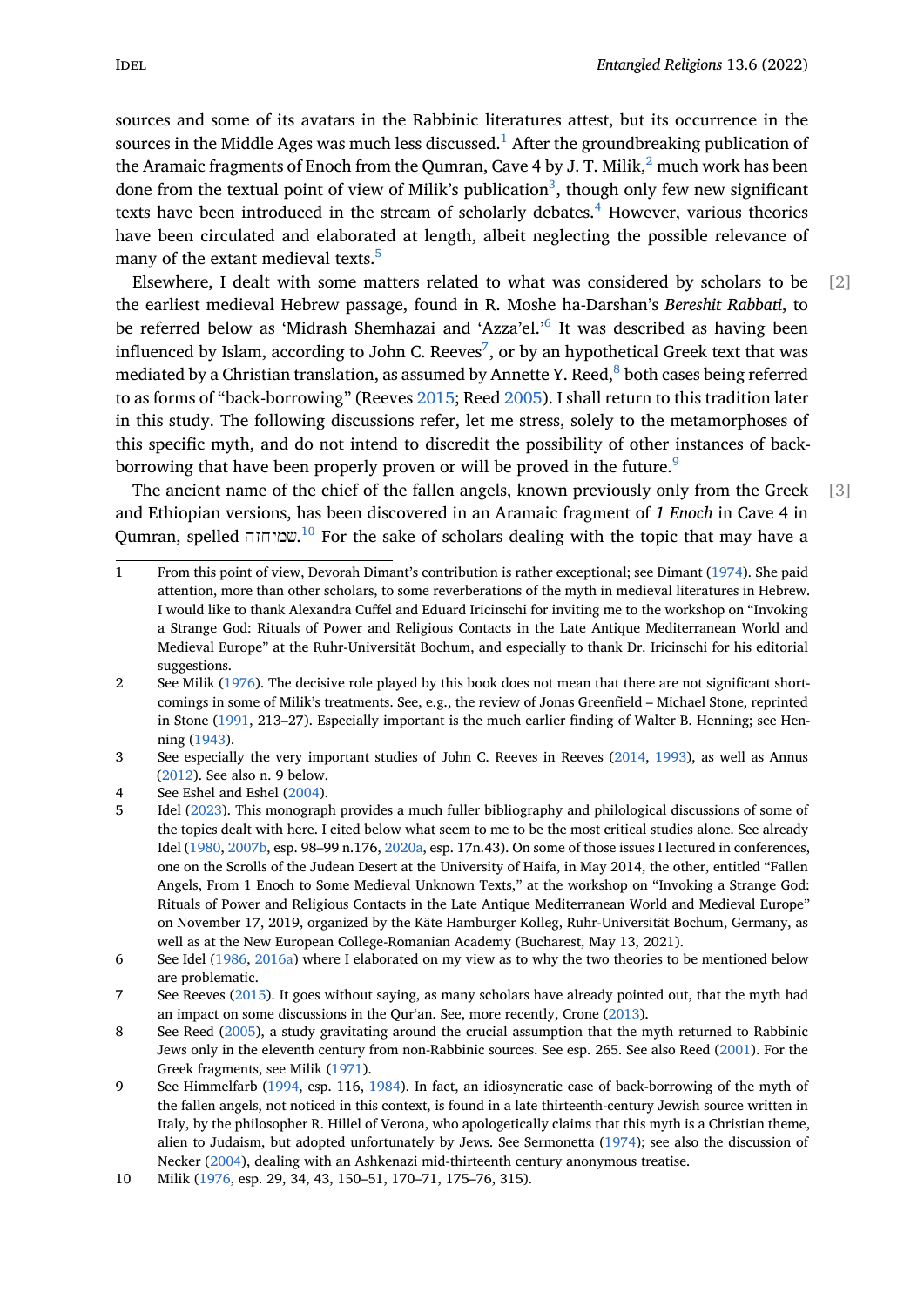problem reading modern Hebrew, let me summarize the proposed solution offered in a study on the origin of this name: it is the result of some phonetic process concerning two Aramaic terms, namely *Shemaya'*, meaning 'heavens,' and *Haza'*, a verb meaning 'he has seen.' As such, the name of the angel means 'the one that has seen or watched heaven,' referring to the state of this angel before the rebellion and fall. This etymology of this name, as being related to heaven—not to the divine name, as several scholars claim—is supported by the juxtaposition to the name of the angel that is mentioned after its name, that is related to earth, ארע]תקף. Grounded in two consonants that have no parallels in Greek phonetics, Sh and H, the Greek transcriptions in this language as either Σεμιαζά or Σεμιαζᾶς cannot substitute them, and thus cannot be the mediating source for medieval forms in Hebrew of the name שמחזאי, which most plausibly reflects the reverberations of the ancient name by means of a Semitic language.<sup>11</sup> The Greek letter *sigma* is hardly retroverted into the original Semitic  $\mathfrak{v}$ , and the missing guttural letter  $\pi$  in the ancient name cannot be inferred from the Greek forms, requiring therefore to posit a line of transmission grounded in Semitic languages in my opinion, eith[er](#page-2-0) in Aramaic or Hebrew. Thus, the case of the myth of the fallen angels being supposedly borrowed by some later Jewish authors from Christian or Muslim mediating texts, as formulated in recent scholarship, is nothing more than just a scholarly myth. The few pertinent stances for such a borrowing were not part of the formative developments in the emergence of literatures in medieval Ashkenaz and Spain but represented a much later and relatively marginal phenomenon.<sup>12</sup>

## **Shemhaza'el: Shlomo S[im](#page-2-1)hah's** *'Aggadah* **and Bahya ben Asher's** *Midrash*

Let me address here another variant of the name of the chief rebellious angel, embedded in [4] two different mythical accounts that remained, as far as I am aware, unaccounted by modern treatments of the myth of the fallen angels. Evidently, also in this case, the name of the fallen angel שמחזאל reflects a Semitic form. Let me turn first to a passage written by an Ashkenazi figure<sup>13</sup>, transcribe and translate it, then analyze it in a series of various contexts and well as its implication for the available scholarship in the field.

In 1294, a descendant of the famous commentator R. Shlomo Yitzhaqi, (Rashi), wrote an out- [5] stand[ing](#page-2-2) treatise called *Sefer ha-Maskil* in Troyes, Northern France. The book was described for the first time in Israel M. Ta'-Shma''s groundbreaking study<sup>14</sup>, and since then it has drawn the

<sup>11</sup> In Idel (2016b), I surveyed the alternative interpretations offered by other scholars. For an updated elaborated version of this study, see "Appendix A" of Idel (2023).

<sup>12</sup> See n. 9 above, and the discussions of Kabbalistic manuscript m[ate](#page-2-3)rials from the late fifteenth century in Idel (2023, ch. 7).

<span id="page-2-1"></span><span id="page-2-0"></span><sup>13</sup> I use h[ere the](#page-17-2) term 'Ashkenazi' not just as referring to a geographical area in Southern Germany, but as dealing with a certain wider type of culture, shared b[y Jewi](#page-17-0)sh authors in this area and in Northern France, despite the cultural differences between them. Ashkenazi figures were active culturally even in Toledo and in Ita[ly. Se](#page-17-0)e, e.g., Kanarfogel (2008, 2018); Dan (1999, 1975, 1968); Grossmann (1981, 1995); Frishman (2008). From the specific point of view that concerns me here, the two regions display a greater openness to the myth of fallen angels than what may be found in other regions in Europe in that period, like Provence and the various parts of Spain up to the first third of the thirteenth century.

<span id="page-2-3"></span><span id="page-2-2"></span><sup>14</sup> Israel M. Ta'-Shma', "*Sefer ha-[Maski](#page-17-3)l* [– An](#page-17-4) Unkno[wn Je](#page-14-4)[wish-F](#page-14-5)[rench](#page-14-6) from the End [of the](#page-15-4) [13](#page-15-5)th-Century," a [study](#page-15-6) originally published in 1983, and reprinted in the collection of his studies, Ta'-Shma' (2004, esp. 133– 56). R. Shlomo Simhah, like his ancestor, was well acquainted also with the German branch of Ashkenazi culture.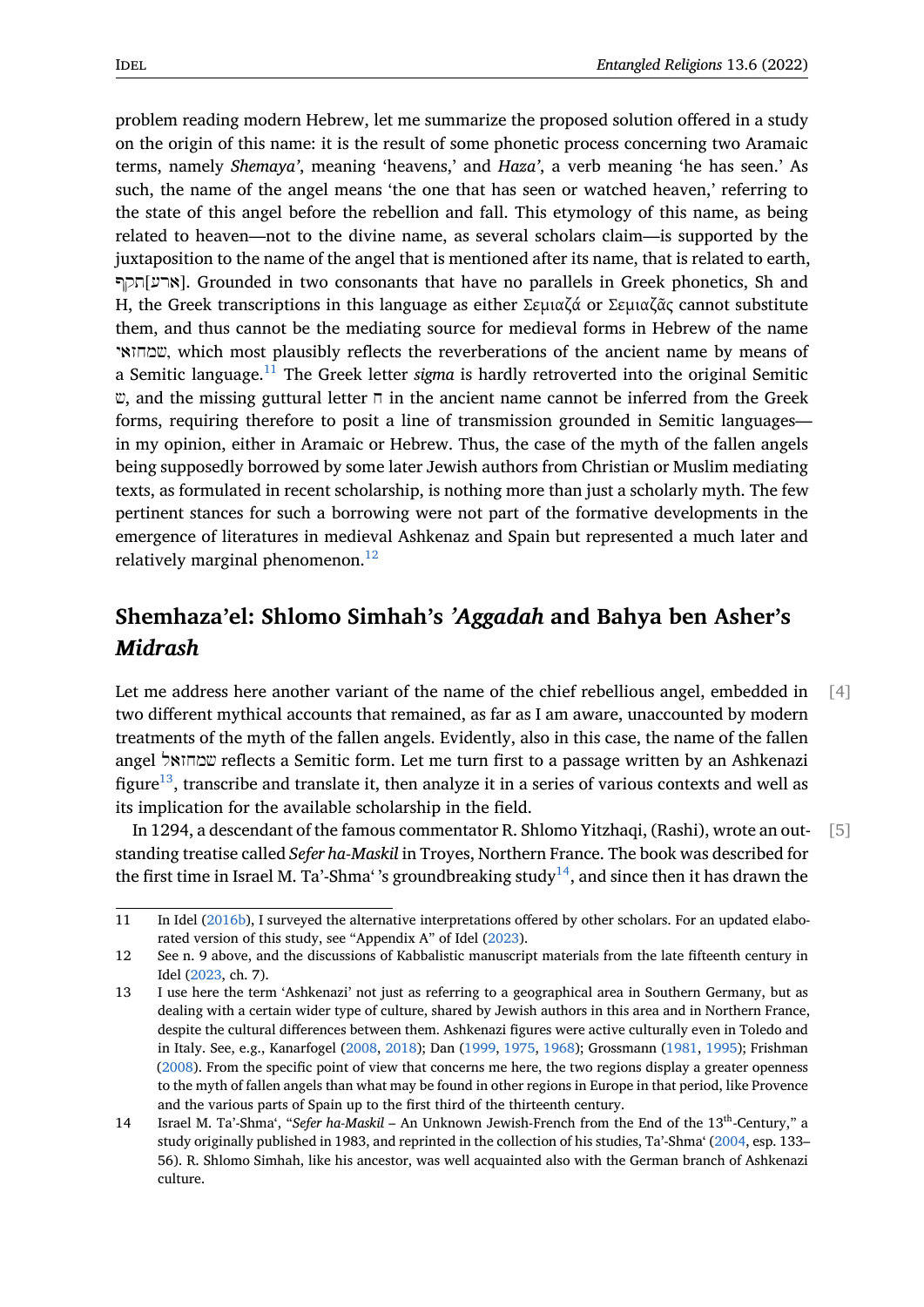attention of other scholars.<sup>15</sup> For the time being, this treatise is extant in a unique manuscript which in its vast majority has not been yet printed.<sup>16</sup> Let me translated the pertinent passage for the sake of further discussions concerning the angelic name of Shemhaza'el:

At the time that the [Ho](#page-3-0)ly One, blessed be H[e, c](#page-3-1)reated the angels, and he created [6] Shemhaza'el and 'Azza, $17$  as it has been explicated in the 'Aggadah, that He created them big, from the end of the Abyss to the Seat of Glory, and they were proud of their stature,  $18$  so that they said to the Holy One, blessed be He, 'We shall help You in the building of t[he](#page-3-2) world. You shall build in the East and we shall build in the West, You shall blow the winds and we shall make the dews to descend.' Then the Holy One [Ble](#page-3-3)ssed be He became angry with them and said in His heart: 'If I am erasing<sup>19</sup> them from the world, the entities of the account of creation will say that thought that they are cooperator to the Creator, that just as there is an end to them, so, God forefend, there is an end to Him who spoke and created the world.<sup>'20</sup> He decide[d to](#page-3-4) diminish their appearance, $^{21}$  and He threw them in the abysses, so that people will know that the Holy One, blessed be He, is governing over every living entity, in His greatness. And since that day Shemhaza'el and 'Azza', w[ho](#page-3-5) have seen the power of the Holy One, bl[ess](#page-3-6)ed be He, stood, and knew by means of what [type of] wisdom and how He operates, and taught people of the world many strategies, and the power of the [divine] names and witchcraft, $^{22}$  in order to induce people of the world in sin, and draw them to them, in order to do evil. $^{23}$ 

This myth is reminiscent of a variety of myths of cosmic rebellion foun[d](#page-3-7) in the ancient [7] Middle East, $^{24}$  which had been domesticated in some related versions in Rabbinic lit[era](#page-3-8)tures

23 *Sefer ha-Maskil*, Ms. Moscow-Ginsburg 508, fol. 33a:

<span id="page-3-9"></span>24 See the interesting monograph of Page, Jr. (1996). On other instances of domesticated forms of the rebellion myth in Rabbinic literatures, see Idel (2023, chap. 3 and 5). On the nexus between titanomachy at the time creation and Genesis 6, see the Stoyanov (1994, 63, but no specific reference is supplied).

<sup>15</sup> See Freudenthal (1995, 1994); Kanarfogel (2013, esp. 483–84, 500–04, 525, 2011).

<sup>16</sup> See Dan (2011, esp. 894–931).

<span id="page-3-0"></span><sup>17</sup> Those t[wo](#page-3-9) names are related already in 1 Enoch to two different traditions, as has been pointed out by many scholars. See, e.g., Morgenstern (1939); Milik (1976, esp. 33–34); Dimant (1974, esp. 22–29); Molenberg (1984); Newsom [\(1980](#page-15-7))[; Sega](#page-14-7)l (*The Book of [Jubile](#page-17-5)es: Rewritten Bible, Redactio[n, Ideo](#page-17-6)logy and Theology* 2007, esp. 109–[15, 13](#page-14-8)1–32).

<span id="page-3-2"></span><span id="page-3-1"></span><sup>18</sup> Compare also to what R. Shlomo Simhah wrote later in his book, *Sefer ha-Maskil*, Ms. Moscow-Ginsburg 508, fol. 47b, where it is said th[at God](#page-18-4) hates p[ride,](#page-18-1) in the content of ment[ioning](#page-14-0) Shemhaza'el and 'Azza', [and th](#page-18-5)e fools beli[eve th](#page-18-6)at they are the rules, not God.

<span id="page-3-3"></span><sup>19</sup> The Hebrew verb בער is reminiscent of the other verb שרף, both meaning to burn, used in order to de[scribe](#page-20-0) the destruction of some angels that opposed the creation of man, by some form of fire, according to *BT. Sanhedrin*, fol. 38b. See also Idel (2016a, esp. 134).

<sup>20</sup> On this phrase as a recurrent Rabbinic designation for God, see Urbach (1979, esp. 184–213).

<span id="page-3-4"></span><sup>21</sup> For God's diminishing Adam's huge stature, see, e.g., Wertheimer (1955, 2:412). Compare also to precisely the same Rabbinic phrase הדמות את מיעט in quite a different context; *BT. Yebbamot*, fol. 63b.

<sup>22</sup> References to *names* and *witchc[raft](#page-16-2)* [oc](#page-16-2)cur together also elsewhere in the same book *Sefer ha-Maskil*, Ms. Moscow-Ginsburg 508, fol. 47b.

<span id="page-3-8"></span><span id="page-3-7"></span><span id="page-3-6"></span><span id="page-3-5"></span><sup>``</sup>אבל משעה שברא הקב''ה את המלאכי[ם, ובר](#page-20-1)א שמחזאל ועזא כאשר מפורש באגדה, שבראם גדולים מסוף התהום ועד כסא הכבוד, ונתגאו בקומתן עד שאמרו לקב``ה: `נעזור לך בבנין העולם, בנה אתה במזרח ואנחנו נבנה במערב, השב אתה רוחות ואנו נוריד טללים.' אז חרה אף הקב''ה בהם ואמר אל לבו 'אם אני מבער אותם מן העולם יאמרו בריות של מעשה בראשית שעלה בדעתם שהם שותפים לבורא, כשם שיש תכלה באלו כך ח``ו יש תכלה במי שאמר והיה העולם.' עמד הקב''ה ומיעט דמותם והשליכם בתהומות למען ידעו העולם כי הקב``ה הוא מושל בכל חי בגדולתו. ומהיום ההוא והלאה עמדו שמחזאל ועזא שראו כחו של הקב''ה וידעו באיזו חכמה ובאיזה ענין היה פועל, ולמדו לבאי עולם תחבולות רבים וכח שמות וכישופים, להחטיא לבאי העולם ולהמשיכם אחריהם להרע."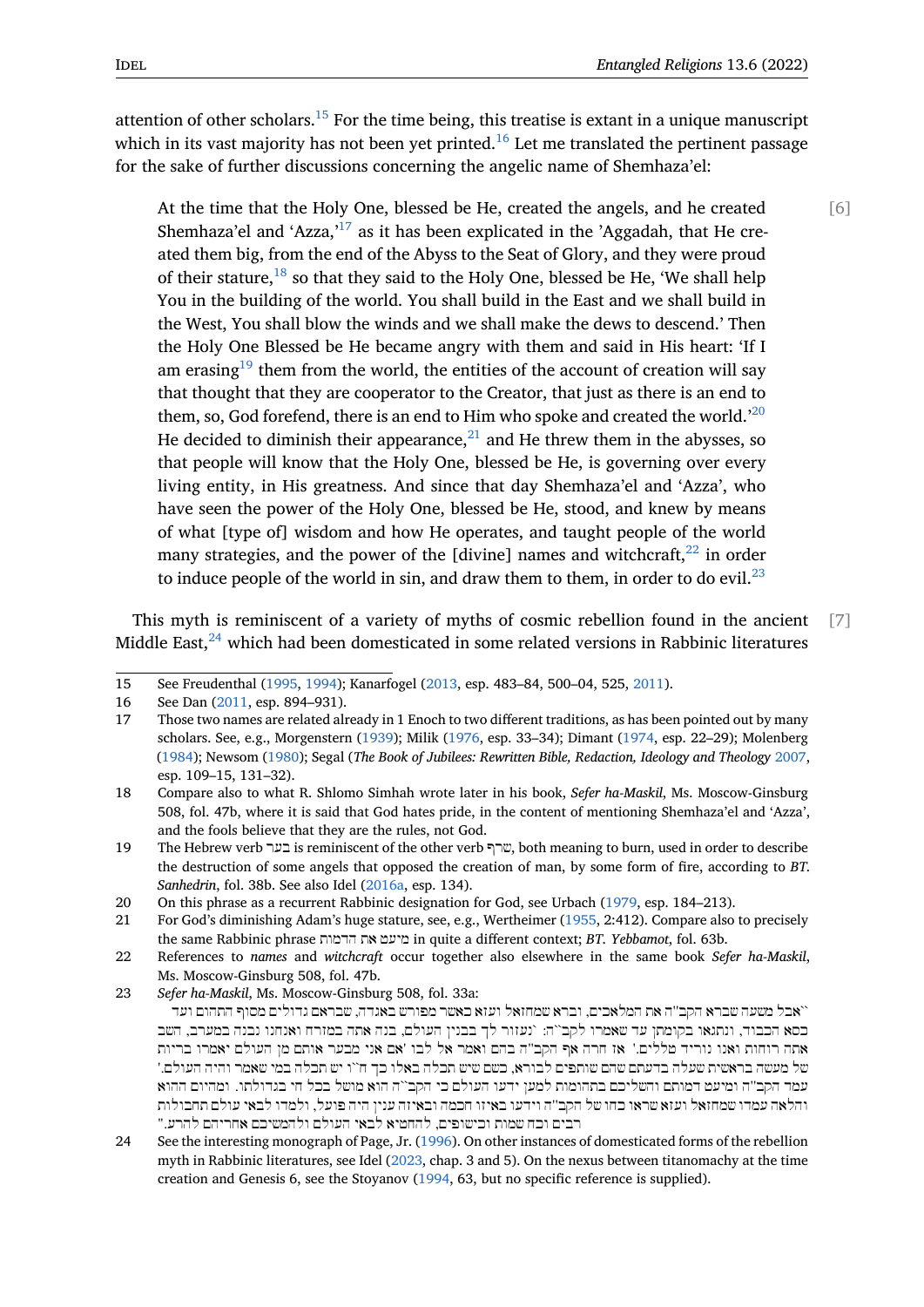where two angels oppose the divine intention to create man.<sup>25</sup> However, the above passage has some affinities also to Enochic motifs:

1. The names of the two angels in *Sefer ha-Maskil* are almost identical to the names Shema- [8] hazay [an](#page-4-0)d 'Azza[z]'el in several versions of the myth of fallen angels.<sup>26</sup> According to the final sentence, they are conceived to be evil, probably as inducing some form of illicit worship.

2. The revelation of secret knowledge by angels to humans, evident in this text, is similar [9] to, or perhaps a reverberation of, the motif of revelation of secrets t[o w](#page-4-1)omen in 1 Enoch.<sup>27</sup>

3. The gigantic size of the two angels is reminiscent of those instances in which *nefilim* [10] are described as huge beings. Nonetheless, the two angels ordinarily identified with those names are the fallen sons of God; it is only their descendants, the *nefilim*, who are depi[cte](#page-4-2)d as gigantic. $^{28}$ 

4. Last but not least: the casting of the two angels into the abyss is reminiscent of the [11] throwing of Leviathan in 1 Enoch.<sup>29</sup> Both cases refer to couples of gigantic entities.<sup>30</sup>

The pres[en](#page-4-3)ce of these four parallel motifs to Enochic material, in quite a short passage  $[12]$ defined as *'Aggadah*, as that translated above, can hardly be, in my opinion, a matter of sheer accident.

Let me turn to some details of the translated passage. Its gist is neither found in any of the [13] Aggadic collections of late Antiquity or medieval compilations, nor it is referred to in other writings I am acquainted with. Nevertheless, there is no plausible reason to assume that the late thirteenth-century R. Shlomo Simhah forged it, since the contents of his treatise are far from mythical, and scholars who wrote about him considered his discussions as reliable. Thus, the reference to it as *'Aggadah* seems to indicate the existence of an earlier Hebrew source, whatever its date may be, that was still extant in Northern France at that late date.

The concept of the angelic proposal for cooperation in the acts of creation is found in a [14] classical Rabbinic source, the Midrash *Genesis Rabba',* ch.1 par. 3:

All the people confirm that in the first day nothing was created less it may be said [15] that Michael was stretching at the South of the firmament and Gabriel [was stretching] at its North, and the Holy One, blessed be He, measures at the middle…who was my partner in the creation of the world? $31$ 

I suggest regarding this as a polemic statement, intended to neutralize views similar to [16] what is found in R. Shlomo Simha's *'Aggadah*. A[n a](#page-4-4)ncient theomachian approach, already domesticated in it, is further tamed in the classical Midrash. However, the ancient names for the rebellious angels disappeared and the more routine names were used.

Let me compare the above angelocentric myth to a certain parallel found in some Rabbinic  $\begin{bmatrix} 17 \end{bmatrix}$ sources, without however mentioning angels. One of the versions of the Midrash *Deuteronomy Rabba´* I,2, and also occurring in many other sources, includes the following passage,

<sup>25</sup> See Altmann (1945).

<sup>26</sup> See, e.g., Idel (2016a, 129).

<sup>27</sup> See Reed (2004, 47–66).

<span id="page-4-0"></span><sup>28</sup> Goff (2009), or Kiperwasser and Shapira (2015). See also Goff, Stuckenbruck, and Morano, eds. (2016, 145–230), an[d n. 3](#page-14-9) above.

<span id="page-4-2"></span><span id="page-4-1"></span><sup>29</sup> See 1 Enoch, c[h. 60: 6](#page-16-2) –8 and Caquot (1975). For the reverberation of this motif in Manicheism, see Reeves (1991). Se[e also](#page-18-7) Whitney, Jr. (2006, 44–56).

<span id="page-4-3"></span><sup>30</sup> On th[e huge](#page-15-8) size of these two beasts, see th[e list o](#page-17-7)f Hebrew sources compiled in Whitney, Jr. (2006, [97n4\).](#page-15-9)

<span id="page-4-4"></span><sup>31</sup> *Midrash Bereschit Rabba*, I, 2, in Theodor and Albeck (1968, I, 5):כלום ראשון ביום נברא שלא מודים הכל שלא תאמרו מיכאל היה מותח בדרומו של רקיע וגבריאל בצפונו והקב[``ה ממ](#page-14-10)דד באמצעו... מי היה שותף עימי בבריית ה[עולם.'](#page-18-8)'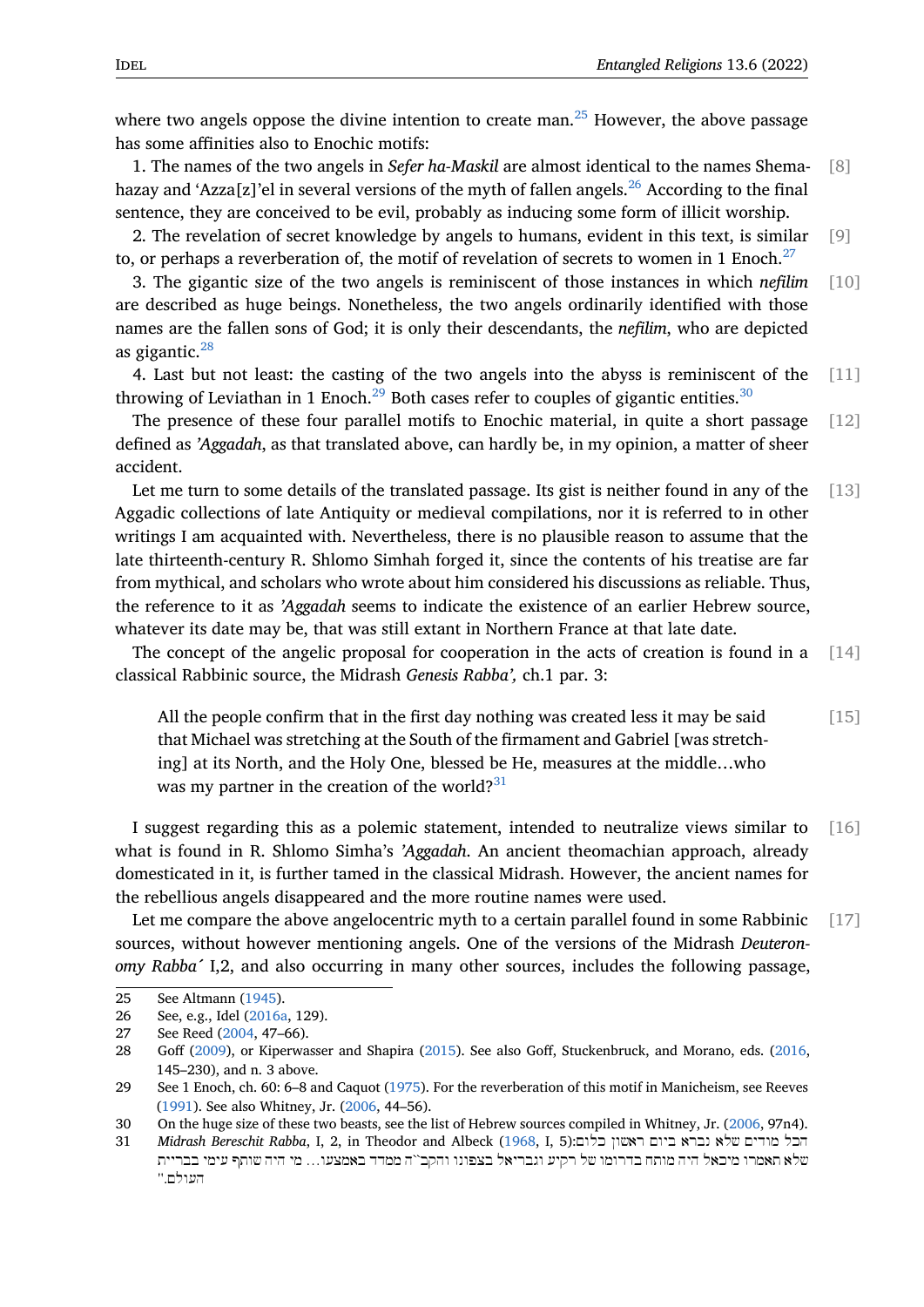presented here as it was formulated in a famous late thirteenth-century Ashkenazi compilation of Midrashic texts, authored by R. Shime'on ha-Darshan of Frankfurt:

R. Isaac said: at the time that Israel did that deed<sup>32</sup>, [God] intended to destroy [18] their enemies.<sup>33</sup> Moses said [to Him] this calf is good for assisting You. The Holy One, blessed be He, said to him: 'How can it help Me.' Moses said to Him: 'You make the rain to fall, and it makes the dews descen[d,](#page-5-0) You take out the winds, and it takes out th[e c](#page-5-1)louds.' He said to Moses: 'You too err regarding the calf.' $34$ 

This third version eliminated the angelic factor, substituting it for the calf, another type [19] of potential idolatry. Thus, the same motif of angelic cooperation in creation [h](#page-5-2)as two versions, while the third one neutralized the angelic factor. It is hard to establish a historical or philological relationship between the three versions, though the '*Aggadah* seems to be earlier because of its archaic tone and the rare names of the angels, which hardly fit the assumption that Ashkenazi figures invented them. In any case, in Rabbinic sources there is no single accepted interpretation of cooperation proposal, and I would suggest that the '*Aggadah* preserves an ancient remnant of the two huge angels having names that are reminiscent of ancient mythologies.<sup>35</sup> This means that Rabbinic attitudes should not be reduced to one single position, putatively embraced by all the Rabbis.

As to the names of these angels: though the name Shemhaza'el is very rare, it is nevertheless [20] found in the Middle [Ag](#page-5-3)es in the context of discussions about the fallen angels. So, for example, R. Bahya ben Asher Hallewah writes in Spain during the very same decade when *Sefer ha-Maskil* has been composed:

I have seen in a Midrash: Sihon and 'Og were the sons of Shemhaza'el<sup>36</sup> who was [21] one of the sons of God.<sup>37</sup> And Shemhaza'el came to the wife of Ham before the entrance to the ark, and Sihon was born in the ark. And this is the reason why Ham had intercourse [with his wife in the ark]<sup>38</sup> in order to cover [her ad[ulte](#page-5-4)ry].<sup>39</sup>

34 *Yalqut Shime'oni*, on Exodus, ch. 32, paragraph 39[2:](#page-5-5) ``אמר רבי [יצח](#page-5-6)ק בשעה שעשו ישראל אותו מעשה בקש לכלות שונאיהם אמר משה העגל הזה טוב הוא לסייע לך אמר ליה הקב''ה מה מסייע לי אמר ליה משה אתה מוריד גשמים והוא מוריד טללים אתה מוציא את הרוחות והוא מוציא את העננים אמר ליה משה אף אתה טועה בעגל."

<span id="page-5-2"></span><span id="page-5-1"></span><span id="page-5-0"></span>A very similar passage is found in the same compilation, *Yalqut Shime'oni*, Deuteronomy, ch. 1, paragraph 792. This view reverberated in the early fourteenth-century treatise of R. Isaac ben Shmuel of Acre's *Sefer Me'irat 'Einayyim*, in Goldreich (1982, 132–33).

35 For two huge angels, one male the other female, in late Antiquity in circles close to Jewish material, see Idel (2008b, 20–22). On huge angels, see also Wasserstrom (1997) and Farber-Ginat (1994). See also R. Eleazar of Worms' *Perushei Siddur Ha-Tefillah la-Rokeah*, in Herschler and Herschler (1992, I:1:170).

<span id="page-5-3"></span>36 In the printed text is written ובני [name](#page-15-10)ly, "and the sons of," but I assume that this is an error and translated as if it were written בני namely, "the sons of."

<sup>32</sup> Namely the Golden calf.

<sup>33</sup> This is a euphemism recurring in Rabbinic literature for the divine intention to destroy the people of Israel.

<sup>37</sup> Com[pare to](#page-16-3) *BT. Niddah*, fol. 61a.

<span id="page-5-4"></span><sup>38</sup> As to the negative understanding of having intercourse in th[e ark s](#page-20-2)ee, for example, [alrea](#page-15-11)[dy](#page-14-11) the Rabbinic statement in *BT. Sanhedrin*, fol. 98a, where Ham is mentioned as one of the three transgressors on this point. Compare also to R. Bahya ben Asher, *Commentary on the Pentateuch,* esp. on Genesis 8:16, in Chavel ed. (1966, 1:116–117).

<span id="page-5-5"></span><sup>39</sup> R. Bahya ben Asher, *Commentary on the Pentateuch,* on Numbers 21:34, in Chavel ed. (1968, 3:159): ראיתי במדרש: סיחון ועוג ובני שמחזאל היו, שהיה מבני האלהים. ושמחזאל בא על אשתו של חם סמוך לכניסתה לתיבה וסיחון נולד בתיבה, ולכך שמש חם בתיבה כדי לחפות על אשתו.

<span id="page-5-6"></span>Al[l the o](#page-14-12)ther occurrences of this Midrash are later and, in my opinion, depend on R. Bahya's commentary. See also Ginzberg (1968, 5:188–89 n. 54).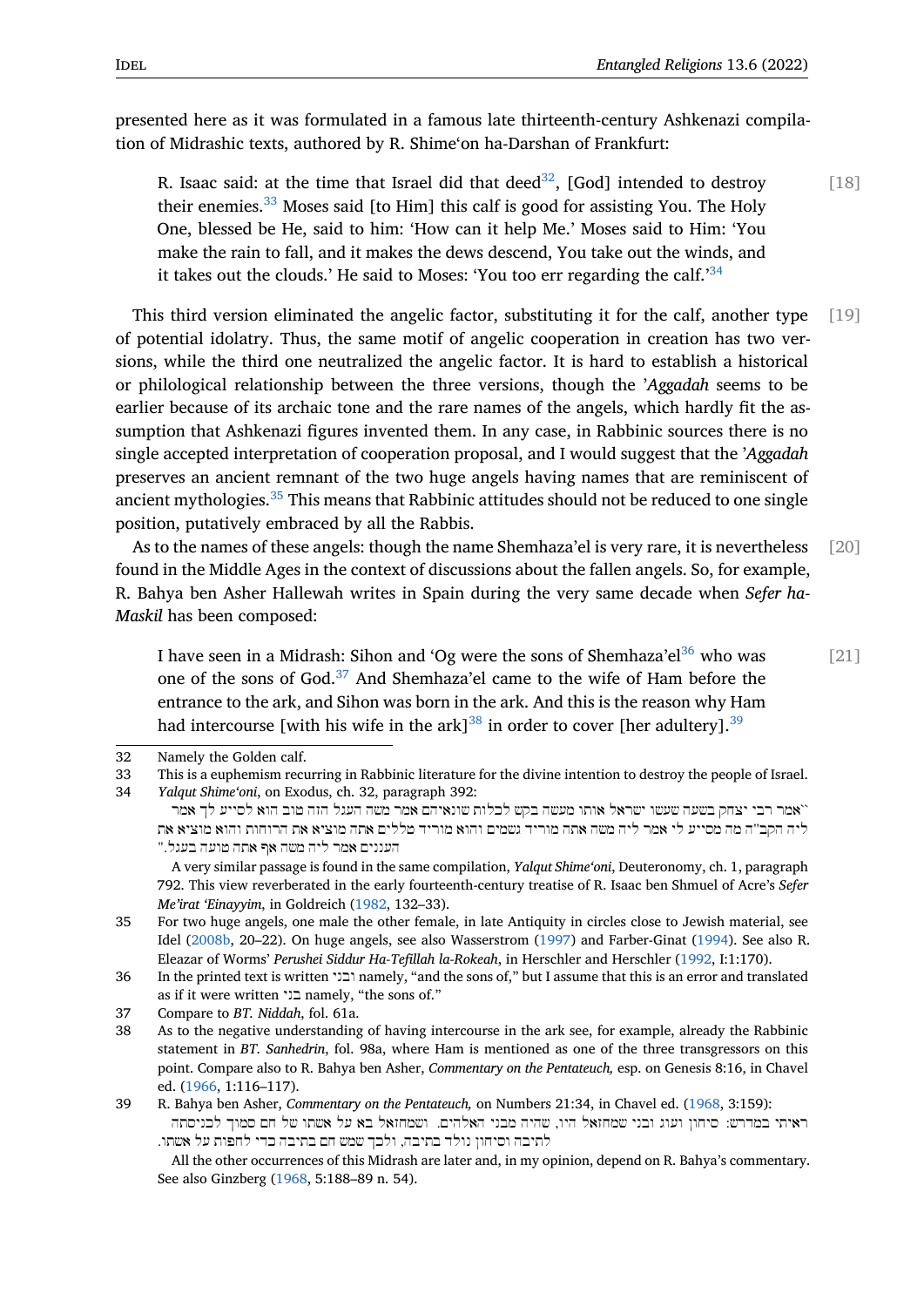It is evident that the portrayal of Shemhaza'el is reminiscent of that of the fallen angels who [22] had intercourse with women. Another, somewhat longer, version is found in the commentary of Rashi on BT., *Niddah*, fol 61a, and in the work of a younger Ashkenazi contemporary of the two authors mentioned above, R. Jacob ben Asher, active in fourteenth-century Toledo, who wrote in his *Commentary on the Pentateuch*: "Sihon and 'Og, as it is written in *Niddah*, Sihon and 'Og were the sons of Shemhazay and 'Azza'el and fell from heaven in the generation of the Flood."<sup>40</sup>

Despite the explicit reference to the Talmudic tract of *Niddah*, in the extant versions it is [23] written only that "'Og and Sihon were the sons of Ahyah<sup>41</sup>, the son of Shemhazay."<sup>42</sup> 'Azza'el is not men[tio](#page-6-0)ned in the common version. Thus, we have another type of evidence as to the existence of a diverging version of the Talmudic passage in the early fourteenth century, somehow different from what is found in the printed edi[tio](#page-6-1)ns, and closer from a ce[rta](#page-6-2)in point of view to medieval versions of the myths of the two fallen angels. It is difficult to know whether a Talmudic statement was shortened or elaborated in the Middle Ages.

The topics in Bahya's *Midrash* and in Shlomo Simhah's *'Aggadah* conspicuously reflect two [24] totally independent discussions which do not stem from the same source and also do not depend on the "Midrash" that was mentioned above, which was deemed by scholars to be the earliest medieval version of the myth of the fallen angels. The two passages reveal the existence of at least two independent earlier Hebrew sources that were ignored in the scholarly attempts to trace the influences of Enochic motifs related to the form Shemhaza'el instead of Shemayahazeh or Shemhazay. Nevertheless, they strengthen the existence of this name in various contexts related to fallen angels.

What is the meaning of the name Shemhaza'el in the 'Aggadah-passage translated above? [25] While the ancient form SHMYHZH found in the Qumran fragments should be understood as referring to the angel that has seen heaven before its fall, in this case I assume that Shemhaza'el refers to someone who has seen God. This is not just a matter of explaining the form *haza-'el*, but also its immediate context of the names of the two angels: "Who have seen the power of the Holy One, blessed be He."<sup>43</sup> Moreover, it seems plausible that the name of the other angel, 'Azza', may refer to the power of God, since 'Azza' could also indicate power. The form **'el** means power. Since these angels are deemed to have seen the power of God, they are also imagined to be able to initiate [oth](#page-6-3)ers in powerful though illicit operations.

From the formulation at the end of the version of Shlomo Simhah, it seems that the disclo- [26] sure of secrets implies some form of idolatry, which contradicts the divine governance over all living beings. Let me point out that I am acquainted with some additional occurrences of the name Shemhaza'el in Hebrew medieval sources, in print and manuscripts, both in Span-

<sup>40</sup> *Perush Ba'al ha-Turim*, on Genesis 6:4, in ben Asher, ed. Reinitz, 1:16:

<span id="page-6-0"></span><sup>,</sup>known-well is it As סיחון ועוג וכו' כדאיתא בנדה סיחון ועוג בני שמחזאי ועזאל ונפלו מן השמים בימי דור המבול. 'Og is understood in many Jewish texts as a giant. In my opinion, putting together the two versions, the Talmudic one and the Ashkenazi one, quoted as if it is found in the Talmud, though it reflects Rashi's interpretation, helps reconstruct a larger version of the myth, which also implies acquaintance with a certain aspect of the *Book of the Giants*.

<sup>41</sup> This is evidently a reverberation of one of the names of the giants in the *Book of the Giants*. See Milik (1976, 166–67, 308), whose importance for understanding the later vicissitudes of this part of the book of Enoch escaped modern scholars. In my opinion, the Hebrew guttural ח of אחיה is original, and the Aramaic forms, such as אהייה , are the result of the weakening of the gutturals. Compare to what I wrote in Idel (2016b).

<span id="page-6-1"></span><sup>42</sup> The regular version in the Talmud *Niddah*, fol. 61a, as in print, is בני ועוג סיחון מר דאמר הוו אחי ועוג [סיחון](#page-18-1) אחיה בר שמחזאי

<span id="page-6-3"></span><span id="page-6-2"></span><sup>43</sup> On the form Haza'el found in accounts about fallen angels before the thirteenth century see more in Idel (2023, ch. 4).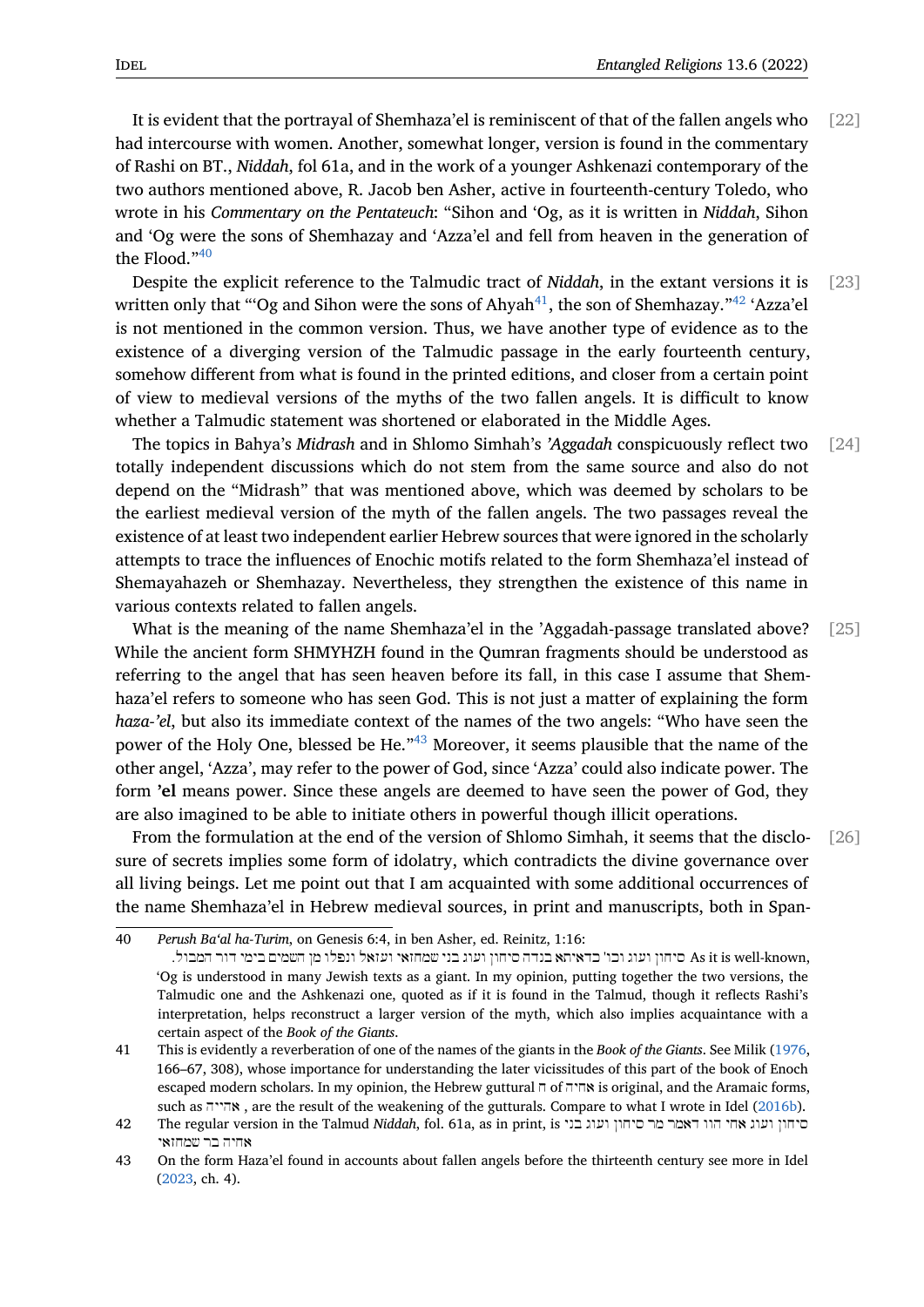ish and Ashkenazi sources, but I do not consider them to be embedded within significantly diverging versions of the myth; I have dealt with these occurrences in detail elsewhere.<sup>44</sup>

Let me turn to the way the gigantic size of the two angels has been phrased: The angels [27] are said to stretch from the lowest to the highest points in the world. As such they constitute some form of *axis mundi*, a perception th[at](#page-7-0) is attributed also to the two beasts.<sup>45</sup> The watery abysses became the place were powers of evil have been imagined to dwell.

#### **Why Ashkenaz?**

The main text, the *'Aggadah* in R. Shlomo Simhah's treatise that constituted the center of our [28] discussions above, is found in a treatise of an Ashkenazi author and in this treatise alone. Few smaller fragments cited earlier in that context also stem from Ashkenazi sources. Is this situation a matter of accident? Should we understand the preservation of such a text as a pure idiosyncratic curiosity of a non-representative figure? In fact, the "Midrash" mentioned above, representing one of the longest versions of the fallen angel, which attracted much of the attention of scholars dealing with this myth, was preserved in two Ashkenazi treatises, in *Yalqut Shime'oni* and in R. Eleazar ben Asher ha-Levi's *Sefer ha-Zikhronot*—to be addressed more closely below—thus statistically more than in any other center of Jewish culture in the thirteenth century. Moreover, an even longer and, in my opinion, very important version of the myth, so far unmentioned by current scholarship, has been preserved in a unique manuscript attributed to a certain R. Barukh Kohen Ashkenazi.<sup>46</sup> It was found, also anonymously, in print, together with some other, minor traditions concerning the fallen angels preserved in Ashkenazi's writings, especially those stemming from the circle of R. Yehudah he-Hasid.<sup>47</sup> Motifs related to the myth of the two fallen angels, prese[rv](#page-7-1)ed in the magical treatise *Havdalah de-R. 'Aqivah*, though indubitably an earlier, mainly Aramaic text, are extant in many Ashkenazi manuscripts and are mentioned by Ashkenazi authors incomparably more than in [an](#page-7-2)y other Jewish center.<sup>48</sup>

However, this situation is consonant with the specific nature of Ashkenazi culture in the [29] thirteenth century, indicating a pronounced interest in angelology, which stems either from earlier magic[al l](#page-7-3)iterature or from the Heikhalot literature, preserved mainly because of the special interest of Ashkenazi authors and copyists.<sup>49</sup> It is in this religious milieu that some lost midrashim are known more than elsewhere, some for the first time.<sup>50</sup> Concerns about revelations, which are sometimes connected to angels and attributed to figures depicted as prophets, or to persons who were granted an asce[nt](#page-7-4) on high, are prominent in Ashkenaz Germany and Northern France—much more than in any center in this per[iod](#page-7-5).<sup>51</sup> It is in some Ashkenazi commentaries on the Pentateuch and in exegetical treatments that a certain path

<sup>44</sup> More on this issue see my forthcoming Idel (2023).

<sup>45</sup> Whitney Jr. (2006, 59–92).

<sup>46</sup> This text, found in two Hebrew versions, a longer one in a manuscript and a shorter, printed one, is printed and analyzed at length in Idel (2023, ch. 1). For the first publication of the texts see also my forthcoming study in Idel (2022).

<span id="page-7-0"></span><sup>47</sup> See Idel (202[3, ch.](#page-20-3) 5).

<span id="page-7-1"></span><sup>48</sup> See the important critical edition by Gershom Scholem, first printed in 1981, and reprinted in Liebes ed. (2004, 154–82 (Hebrew)). [Schole](#page-17-0)m dealt at length with the reception of this magical treatise and its manuscriptsi[n Ashk](#page-17-8)enaz.

<span id="page-7-2"></span><sup>49</sup> See, e.g., [Abram](#page-17-0)s (1998, 1997, 1996); Kuyt (1993); Herrmann (1988); Idel (2017, 2013, 2006).

<span id="page-7-3"></span><sup>50</sup> See the seminal study of Geula (2006, (Hebrew)).

<span id="page-7-5"></span><span id="page-7-4"></span><sup>51</sup> See [Idel \(2](#page-18-9)018) or Kanarfogel (2020); see also Idel (1988, 91–92).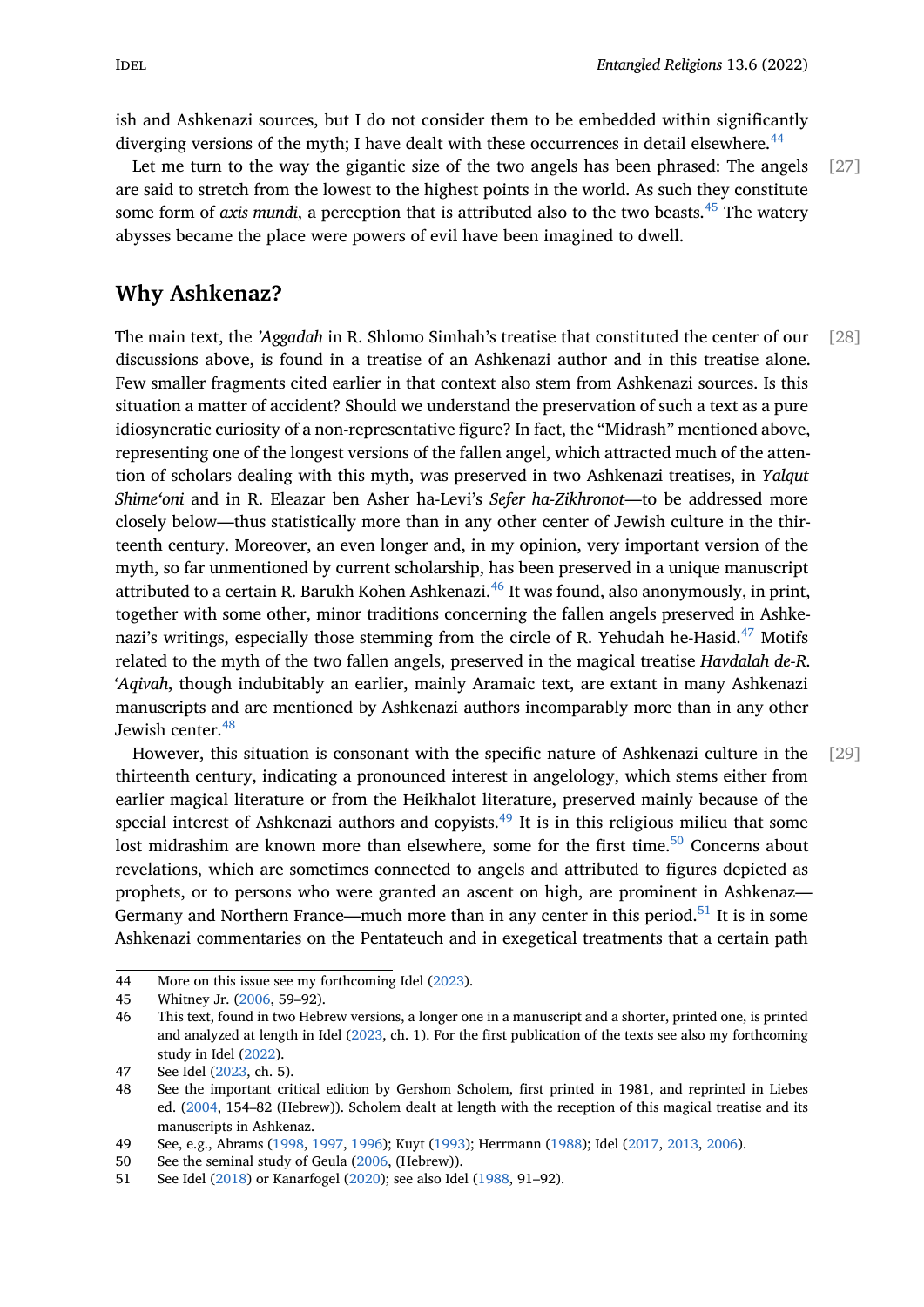of interpreting the Bible according to the names of angels becomes prominent.<sup>52</sup> A variety of magical treatments also flowered in this center—related to names of angels, in some cases and there are many commentaries on divine and angelic names in which magic played an obvious role.<sup>53</sup> In some cases, magical recipes are copied at the end of some As[hk](#page-8-0)enazi prayer books. $54$ 

There are two main reasons for the embrace of this magical universe by many Ashkenazi fig- [30] ures. One is [the](#page-8-1)ir being the recipients of literatures stemming from the Middle East, mediated by Ita[lia](#page-8-2)n territories and their preservation, across centuries, of a positive attitude toward it.<sup>55</sup> The other one is the poor acquaintance with scientific and philosophical writings among the Ashkenazi authors in the thirteenth century.<sup>56</sup> This conservative and, at times, inertial attitude was more consonant with the preservation of earlier traditions in comparison to the m[or](#page-8-3)e scientific and philosophical attitudes prevalent among Jewish elites in the provinces in Provence, Catalonia, and Castile, which represent[ed](#page-8-4) axial elements that increasingly prevailed over the pre-axial ones starting in the late eleventh century. In the last third of the thirteenth century, however, the Ashkenazi impact can be discerned also in some Jewish writings in both Catalonia and Castile. $57$  It is also precisely in this wider cultural context that some elements of the constellation of myths of the fallen angels made their way into Ashkenazi circles. In the vast Zoharic literature, numerous discussions of the myth of the fallen angels played a rather significant role[, su](#page-8-5)ch as the so-called *Book of Enoch*. <sup>58</sup> Let me call attention to a critical divergence between many of the Jewish sources and the Christian ones, which follow more than apocryphal descriptions: the former speak mainly about two angels while the latter speak about many fallen angels.

#### **A Stream of Traditions**

While the more general Ashkenazi background accounts for the concern with the myths of [31] the fallen angels, which could also explain its reception in Ashkenaz, it does not elucidate its emergence in these circles. In order to explain its surfacing in this specific center of Jewish culture, we should be aware of an even broader context, which I propose to designate as the "great transition" of a massive amount of Jewish materials from the Middle East to Europe at the turn of the first millennium  $CE$ <sup>59</sup> This transition includes the transfer of most of the Halakhic corpus—namely the Mishnah, the two Talmudim, and Midrashim—of liturgical poetry, various customs, magical material, and Heikhalot literature, a gradual process that contributed to the establishment of Jewis[h c](#page-8-6)ulture in Europe and also served as the main trigger for further waves of creativity by Jewish authors on this continent. My assumption is that the various Ashkenazi reports about the fallen angels stem from material transferred as part of this great transition, and may be part of the process of textualization in this region.<sup>60</sup>

The interest in the myth of the fallen angels is evident before the turn of the first millennium, [32] in a variety of reports that have not been in consideration so far taken by scholars. The

<sup>52</sup> See Idel (2009a).

<sup>53</sup> See, e.g., Idel (2019, 2016b, 1990, 54–95).

<sup>54</sup> See Idel (2018, 79) and Kanarfogel (2008).

<sup>55</sup> See Kanarfogel (2000) and the two preceding footnotes.

<span id="page-8-0"></span><sup>56</sup> See Freu[denthal](#page-16-4) (2006).

<span id="page-8-1"></span><sup>57</sup> Ta-Shma' (200[1\); W](#page-17-9)[olfson \(](#page-17-2)[1991\);](#page-16-5) Kanarfogel (1993); Idel (2008a, 2007a).

<span id="page-8-2"></span><sup>58</sup> See my d[etaile](#page-17-10)d discussions of those [episo](#page-17-3)des in Idel (2023, ch. 6).

<span id="page-8-3"></span><sup>59</sup> See Idel (2018, [2016c](#page-17-11)).

<span id="page-8-6"></span><span id="page-8-5"></span><span id="page-8-4"></span><sup>60</sup> See Fishman (20[04\).](#page-15-12)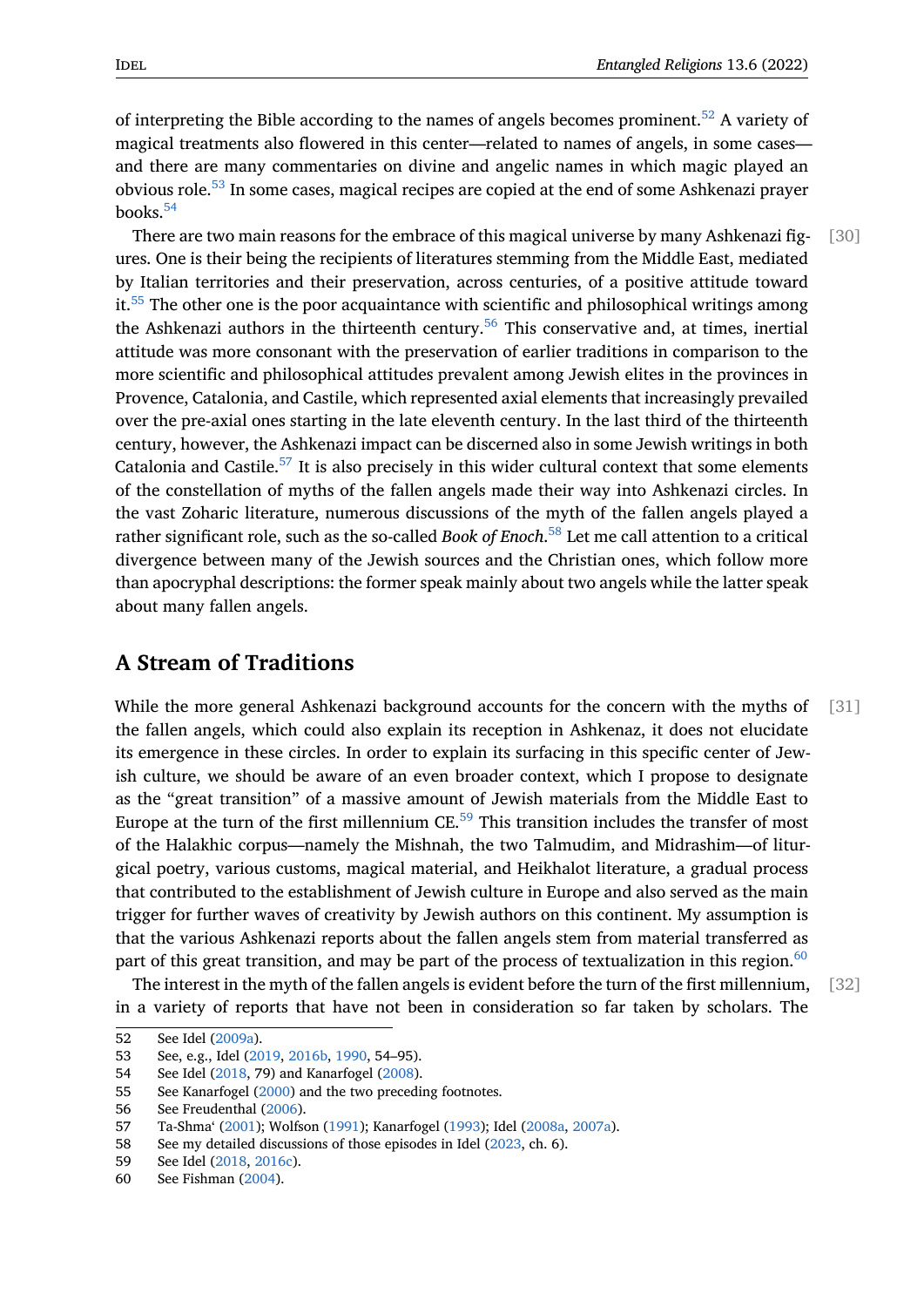most important one is the testimony of an anonymous tenth-century Karaite author about the existence, among the "Rabbanites" of Jerusalem, of a book entitled "The Book of 'Uzza' and 'Azzi'el, when They Descended from Heavens,"<sup>61</sup> mentioned among the titles of other books on magic.<sup>62</sup> This testimony has been cited by a series of scholars in the past without any reservation as to its content or reliability, but curiously it has not been referred to in some of the more recent scholarship operating wit[h t](#page-9-0)he hypothesis of "back-borrowing."<sup>63</sup> The existence o[f s](#page-9-1)uch a book, judging from its title most probably written in Aramaic, in Rabbinic circles is quite significant for the point I would like to make here, given the plausible hypothesis that it was written well before the tenth century. In fact, in a series of magical te[xts](#page-9-2) brought together in Yakir Paz's study, some elements of the fallen angels myth are evident.  $64$ This is the case also regarding the fascinating magical text *Havdalah de-R. 'Aqivah*, edited by Scholem, who proposes to see its origin in Babylonia, at the end of the Gaonate period, namely no later than the eleventh century.<sup>65</sup> Moreover, a short passage mentioning fallen angels [is](#page-9-3) found in the so-called Damascus Document, an important treatise belonging to the Qumran  $sect<sup>66</sup>$  which has been preserved not only in the Qumran caves but also in two manuscripts found in the Cairo Genizah, copied [by](#page-9-4) a twelfth or thirteenth-century Rabbinic copyist, thus generating an example, perhaps rare, of a continuous presence, in a literary shape, from the Qu[mr](#page-9-5)an sects to medieval Jews living in a Rabbinic community.<sup>67</sup>

My last example has to do with the most widespread and influential text that attracted [33] most attention from many scholars dealing with medieval reverberations of the myth of the fallen angels, referred to as *Midrash Shemhazai and Azza'el*. This [tex](#page-9-6)t, previously privileged as an example of "back-borrowing," has been preserved in four significantly different versions; I will list them next according to the dating of the compilations where they were preserved. The first one, [a], dated by scholars probably to tenth-century Northern Persia, appeared in an anonymous compilation entitled *Pitron Torah*<sup>68</sup>; the second one, [b], is found in R. Moshe ha-Darshan of Narbonne's eleventh century *Bereshit Rabbati*, written in Provence<sup>69</sup>; the third one, [c], is included in R. Shime'on ha-Darshan of Frankfurt's late thirteenth century *Yalqut Shime'oni*<sup>70</sup>;and [d], the last one, occurs in the e[ar](#page-9-7)ly fourteenth-century R. Eleazar ben Asher ha-Levi's *Sefer ha-Zikhronot*, or under its other title, *Chronicle of Yerachmiel*, [com](#page-9-8)posed in Germany.<sup>71</sup> A detailed examination of these printed versions, done especially by taking into consider[ati](#page-9-9)on the earliest one and two manuscripts unknown to Milik in his meticulous edition

<sup>61</sup> Daniel 4:10.

<sup>62</sup> Printed in Mann (1972, 2:82): ''שמיא מן נחתו כד ועזיאל עוזא ספר ``For more on Karaites' criticism on Rabbinism related to the myth of the fallen angels, see Idel (2023, ch. 4).

<span id="page-9-0"></span><sup>63</sup> Scholem (1948, 195); Dimant (1974, 181–82); Milik (1976, 330); Stroumsa (1984, 56n82); and Paz (2021). 64 Paz (2021).

<span id="page-9-1"></span><sup>65</sup> Liebes (2004, 152[\). Thi](#page-18-10)s is a rough approximation. See also Juusola (2004).

<sup>66</sup> See Milik (1976, 57–58).

<span id="page-9-3"></span><span id="page-9-2"></span><sup>67</sup> See Olszo[wy-Sc](#page-19-4)hlanger 2019. [On the](#page-14-0) possibility that [anoth](#page-18-1)[er a](#page-17-0)ccount referri[ng to](#page-19-5) fallen angels reac[hed th](#page-18-11)e Cair[o Geni](#page-18-11)zah from Qumran, see Bohak (2012). This is also the case with the ancient book *Ben Sira* 16:7, wheret[he my](#page-18-9)th of fallen angels is mentioned, and it was known by [Rabbis](#page-17-12).

<span id="page-9-6"></span><span id="page-9-5"></span><span id="page-9-4"></span><sup>68</sup> Printed for [the fi](#page-18-1)rst time by Urbach ed. (1978, 65–68). On its dating, see the preface of the editor, Urbach ed. (1978), 25—the compilation was done not before the eighth century—and 32—not after the tenth century—and see also 29.

<span id="page-9-7"></span><sup>69</sup> See Albeck (1940, 29–31). This version [was kn](#page-14-13)own also in thirteenth-century Christian circles, as Albeck pointed out; see Albeck (1940, 30).

<sup>70</sup> *Yalq[ut Shim](#page-20-4)e'oni*, on Genesis, paragraph [44; se](#page-20-4)e Heiman et alia (1973, 1:154–155).

<span id="page-9-9"></span><span id="page-9-8"></span><sup>71</sup> See Yassif ed. (2001, 115–17). See also his introduction, esp. Yassif ed. (2001, 33, 56–57).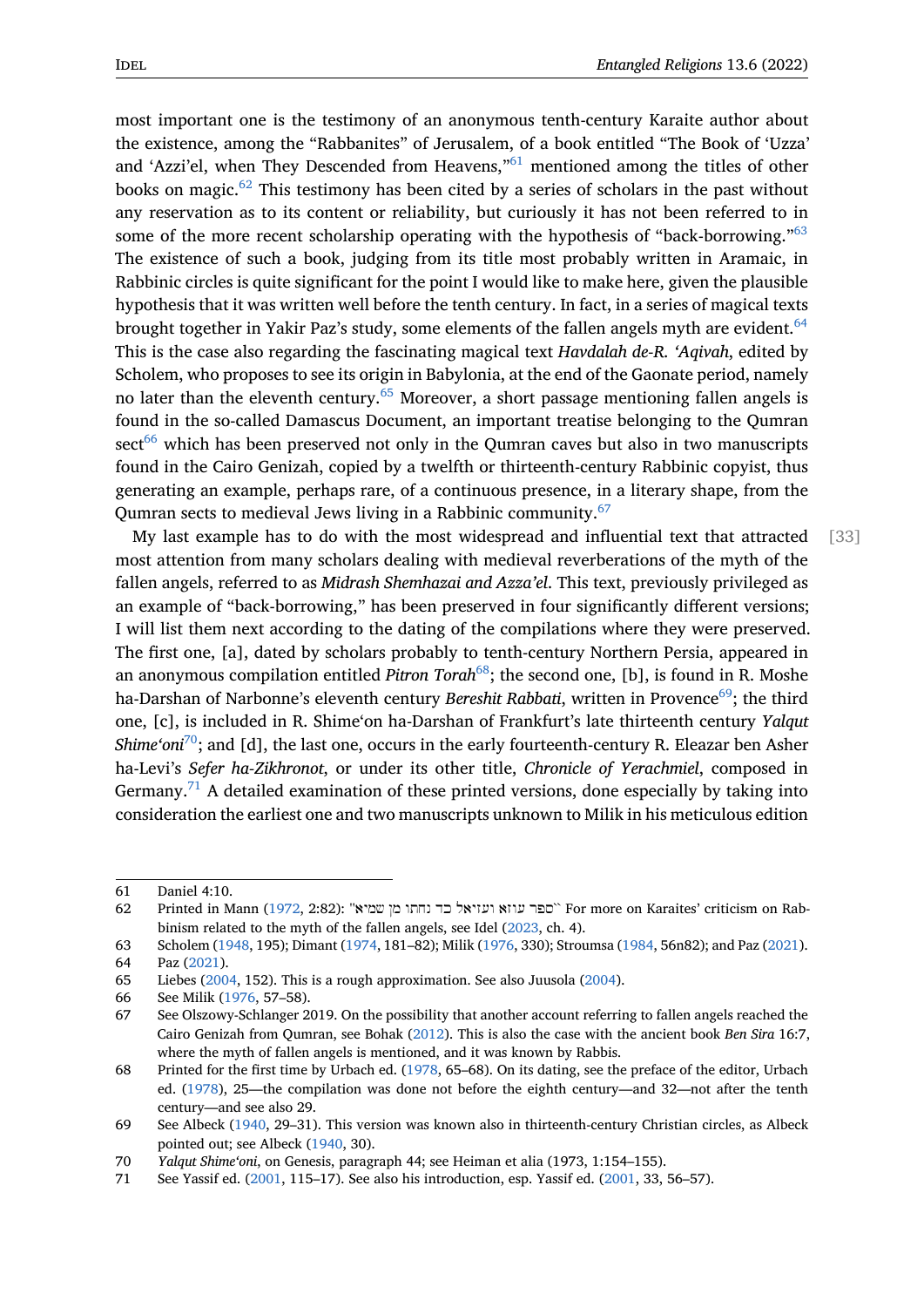of the passage and its English translation, $^{72}$  elicits several observations; I will present in the following only those of them that are pertinent for my point:

- 1. [a] preserves a different version th[an](#page-10-0) the European ones; it uses the names 'Azza', al- [34] ternatively 'Azzah, elsewhere in the same text, and 'Azza'el, instead of Shemhazai; this is the main reason for eliminating the hypothesis that the three later versions derived from this one.
- 2. [a] contains a mistake, *dubbah,* probably reflecting the constellation Ursa Major instead [35] of a better version of *ribbah*, a maiden, occurring in the other versions.
- 3. [b] contains some accretions not found in [a], [c] and [d], thus precluding the possibility [36] that it influenced [c] and [d].
- 4. The version in [b] is deficient at its beginning in comparison to the three other versions, [37] again precluding it being the source of [c] and [d], which resemble [a] much more closely.

We may therefore assume that a longer and better version which predates [a] was the origin  $[38]$ of all the extant versions, stemming perhaps from Persia, as Józef T. Milik already suggested, provided we accept Ishtahar as the name of the maiden heroine in an early phase.<sup>73</sup> However, according to a long rendition of another version of this myth, as preserved by R. Barukh Cohen Ashkenazi, her name was *'Emzera*', a name for the wife of Noah that occurs in the pseudepigrapha and only rarely afterwards.<sup>74</sup> This is the reason why I assume th[at](#page-10-1) there was a longer and earlier version in existence, probably stemming from late Antiquity, which was later edited in Persia and thus occurs in *Pitron Torah*. 75

The variety of names attributed to the c[oup](#page-10-2)les of names referring to the two fallen angels [39] in Jewish literatures, especially in Ashkenaz—שמחזאל and עזא, שמחזאי and עזאל, שמחזי and עזזאל, עוזא and עזאל, חזא and חזאל, שמחזאל and [ע](#page-10-3)וזיאל[,](#page-10-3) to give only some examples—preclude the possibility of positing one single source, leading us to the assumption of a stream of traditions which vary in matters of names, details, but also regarding any additional material, which could be quite significant.<sup>76</sup> In my opinion, the unilineal depiction of the emergence of medieval treatments of the fallen angels in Judaism, based on back-borrowing, is problematic; in its stead, I suggest turning to a multilinear theory, which allows for the existence of different traditions stemming from late [Ant](#page-10-4)iquity. This also needs a new way of reading some of the material available in the first millennium CE, like *Bereshit Rabba*, for example, which has been interpreted differently.<sup>77</sup> Such a new reading—I suggested in my monograph—enables us to posit the existence of different, perhaps oral, traditions that circulated for centuries in Jewish

<sup>72</sup> Milik (1976, 322–26[, 33](#page-10-5)0, 339).

<sup>73</sup> Milik (1976, 330–31); also another discussion concerning another topic and its affinity to Persia in Milik (1976, 170–72); see also Heller (1910, 205–6).

<sup>74</sup> See my detailed analysis of this topic in Idel (2023, chap. 1 and 2).

<span id="page-10-1"></span><span id="page-10-0"></span><sup>75</sup> See al[so the](#page-18-1) mentioning of the myth of the fallen angels by their names Shemhazai and 'Azza'el in the socalled [Addit](#page-18-1)ional Questions, related to the early medieval book of *Ben-Sira*, in Yassif, ed. (1984, 286–87), [and th](#page-18-1)e proposal of the editor t[o loca](#page-15-13)te it in the Middle East in the tenth or eleventh century. I cannot afford to further address here the relevance [of the](#page-17-0) renewed interest, as evident in current scholarship, in the Iranian background in Talmudic studies.

<span id="page-10-3"></span><span id="page-10-2"></span><sup>76</sup> See Idel (2023, chaps. 1, 2 and 4) where I study in many detail the various branches and [versi](#page-20-5)ons of the myth known in medieval Ashkenaz. See, meanwhile, what I wrote in Idel (2016a, 132–33).

<span id="page-10-5"></span><span id="page-10-4"></span><sup>77</sup> See my detailed analyses of early Rabbinic statements in Idel (2023, ch. 4).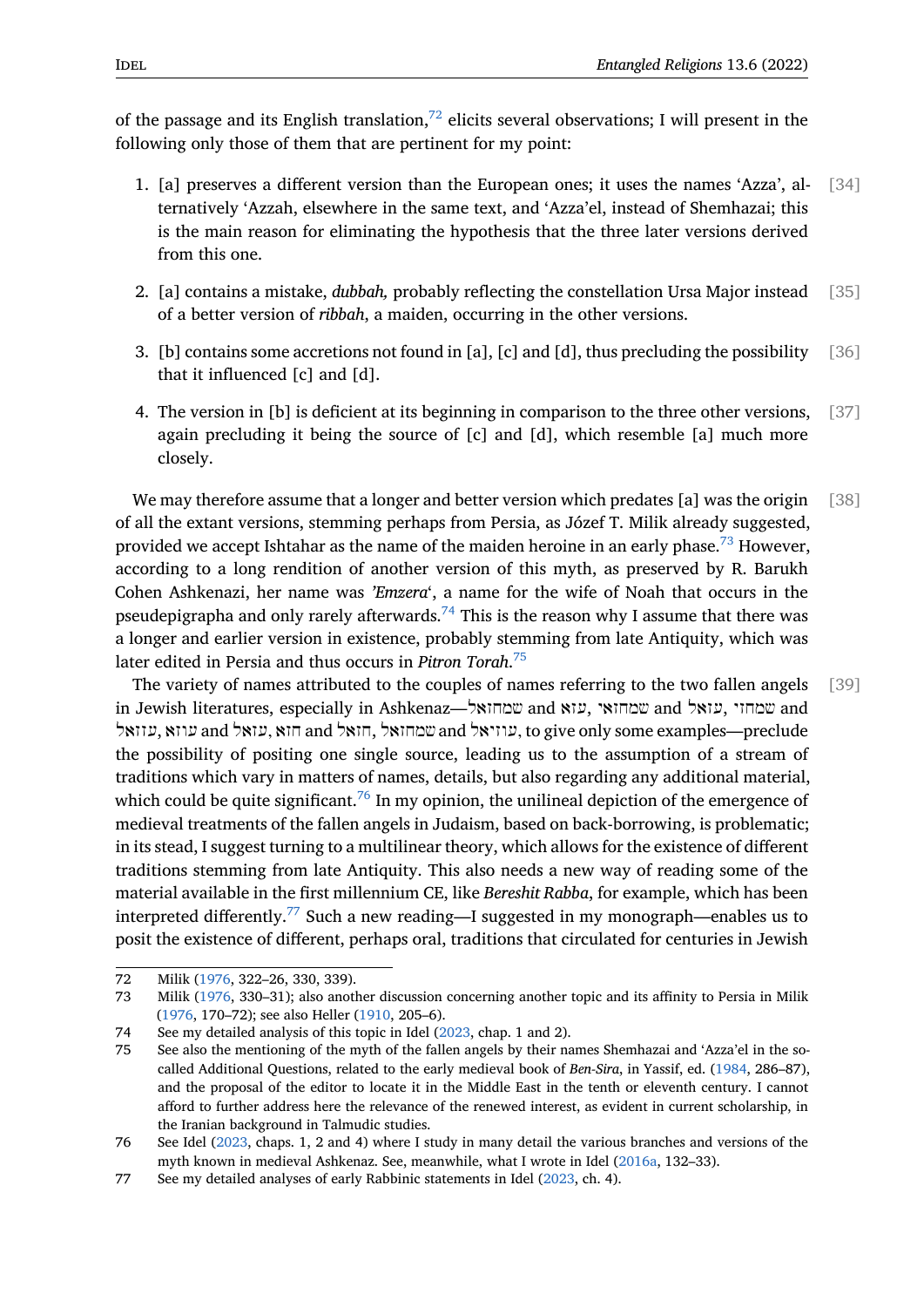circles and which preserved much earlier material that surfaced later on in a written form, especially in medieval areas of Ashkenazi culture or, later on, among the Jews of Kurdistan.<sup>78</sup>

The underlying assumption of a monolithic Rabbinic culture that consistently avoided the [40] myth of the fallen angels hardly reflects a cultural reality, since the elite culture was divided between the two main centers of Rabbinic culture, in Babylonia and in Palestine, and bo[th](#page-11-0) elites hardly had significant control of the contents of Jewish folklore.<sup>79</sup> Moreover, flexibility in the treatments of important issues is evident even in the Rabbinic elite literature, as one learns also from Ishay Rosen-Zvi's forthcoming study dealing with a cognate topic. $80$  In fact, the Ashkenazi authors mentioned above, as well as R. Bahya ben Asher[, ar](#page-11-1)e part of elite groups, and their texts do not appear to engage with the mythical aspects of the themes discussed above. The *'Aggadah*, as preserved in R. Shlomo Simhah's *Sefer ha-Maskil*, as well as [th](#page-11-2)e short *Midrash* quoted by R. Bahya, about Shemhaza'el, are just examples of surprises awaiting, dormant in manuscripts and in print, for a better understanding of a bigger picture of the metamorphoses of the ancient stream of traditions about the fallen angels that reverberated in some medieval writings.

#### **Some Concluding Remarks**

With the passing of time, more frequent discussions on the myth of the fallen angels appeared [41] in Jewish medieval and pre-modern literatures, far beyond the Ashkenazi regions in Spain and elsewhere, becoming more complex and interacting with other modes of thought, mainly of Greek and Hellenistic extraction, *en vogue* in some elite circles, either Muslim, Christian or Jewish, during the Middle Ages. $81$  Few negative reactions to the growing treatments of this myth are found in Jewish traditional sources up to the eighteenth-century Enlightenment.<sup>82</sup> The adverse attitude toward the Enlightenment is still visible in the scholarly treatments of the topic by the most eminent fi[gu](#page-11-3)re in the field of Midrash, Louis Ginzberg,  $83$  or by Bernard Bamberger.<sup>84</sup> Those and ot[he](#page-11-4)r 'sober' understandings of Rabbinism as a whole<sup>85</sup> created the space for the assumption of external formative factors that influenced medieval discussions which had a more mythical countenance as the result of influences stemming [fro](#page-11-5)m non-Jewish texts. Gers[hom](#page-11-6) Scholem's thesis about the formative impact of Gnosticism one[ar](#page-11-7)ly Kabbalah is the best known example on this topic. $86$  After the collapse of this theory, room was made for another one. More recently, perhaps independently, Arthur I. Green and Peter Schäfer

<sup>78</sup> See (Idel 2023, appendix 5) and Yassif (2[01](#page-11-8)2). See also the intention of Moses Gaster, one of the earliest and most erudite scholars of pseudepigrapha, to write about their oral transmission, a plan that did not materialize (Gaster 1998, 206). Gaster's theories in this field have been widely ignored by modern scholarship.

<span id="page-11-0"></span><sup>79</sup> See, e.g., [Liebe](#page-17-0)rman (1965, 511–12); Sc[hwar](#page-20-6)tz (2001); Fraade (2011, 579–81); Neusner (1986); Segal (1987); Schremer (2010).

<sup>80</sup> Rosen-Zvi (2022), whos[e appr](#page-15-14)oach corroborates my polymorphous approach to Rabbinic Judaism insofar as the myth under scrutiny here is concerned.

<span id="page-11-1"></span><sup>81</sup> See Idel (2023, chaps. [6–8\)](#page-18-12) and in some of the ap[pendix](#page-19-6)es.

<sup>82</sup> [See ab](#page-19-7)ove n. 9 and [Idel \(](#page-19-8)2023, appendix 3).

<span id="page-11-2"></span><sup>83</sup> See, e. g., [Ginzbe](#page-19-9)rg (1922). See also his remark in Ginzberg (1968, 5:172n.12).

<span id="page-11-3"></span><sup>84</sup> Bernard Jacob Bamberger ([1952] 2006, 132) speaks about "the humorous touch": "One cannot read this particula[r vers](#page-17-0)ion of the story, however, without a suspicion that it is not the entirely serious."

<span id="page-11-4"></span><sup>85</sup> See Idel (1991); Liebes([1993,](#page-17-0) 1992); Schneider (2010).

<span id="page-11-8"></span><span id="page-11-7"></span><span id="page-11-6"></span><span id="page-11-5"></span><sup>86</sup> Scholem (1941, 35): "[...] ancient myths and metaphors wh[ose re](#page-15-16)mainders the editors of the Book Bahir, and therefore the whole Ka[bbala](#page-14-14)h[, inhe](#page-14-14)rited from the Gnostics"; see also Scholem (1987, 1974, passim, especially 31).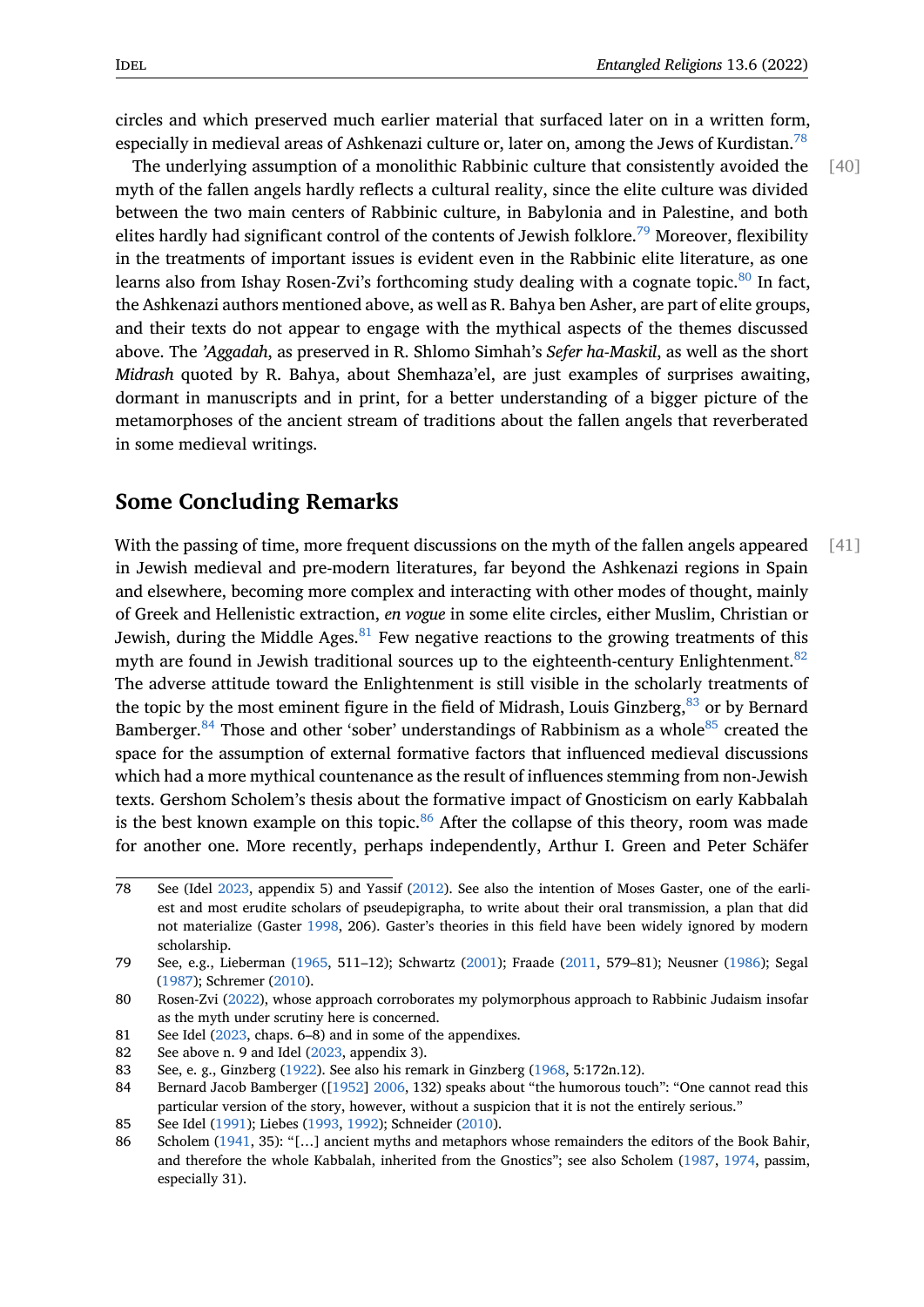proposed to find in the rise of the cult of the Virgin Mary in Western Europe the source of the allegedly new feminine understanding of the crucial Rabbinic term *Shekhinah* in Kabbalah.<sup>87</sup> Just as for the connections between Gnosticism and early Kabbalah, however, so far no solid evidence has been provided, and most of the discussion is circumstantial and overlooks earlier pertinent material.<sup>88</sup>

This is also the case underlying the "back-borrowing" of the ancient Jewish themes by Jew- [42] ish medieval authors from hypothetical passages in a Greek-Christian source that allegedly mediated them.<sup>89</sup> [All](#page-12-0) these cases rely on variations of the same underlying assumption, according to which there existed a rather monolithic Rabbinic religion, impoverished from a spiritual point of view and flourishing only when it was watered by external sources.<sup>90</sup> This could be the reason wh[y so](#page-12-1)me Jewish primary materials extant in Hebrew have been neglected, and thus also their possible impact or contribution to those medieval developments.<sup>91</sup> This is also the case regarding some of the scholarly treatments of those topics, espec[ial](#page-12-2)ly when written in Hebrew, which are sometimes systematically ignored since these types of sources are uncomfortable to general theories and assumptions; as a result, methodologic[al](#page-12-3) divagations play a much more important role than careful analyses of texts.<sup>92</sup> In this contribution, unlike my treatments in *The Fall of the Angels*, <sup>93</sup> I avoided the more methodological elaborations, referring to unacknowledged discussions found in primary sources and quoting them in the original when necessary.

Let me point out, however, that inquir[ies](#page-12-4) of texts that testify to the existence of earlier tradi- [43] tions in a certain group do not necessarily prevent fruitful interactions in new circumstances, with a series of new ideas, which significantly broadened the intellectual scope of the earlier

<sup>87</sup> Green (2002) and Schäfer (2002).

<sup>88</sup> See, however, Liebes (2005); Idel (2020a, 2011a, 2009b, 2004a). Compare also to earlier studies by biblical scholars, not taken in consideration in this context: e.g., Smith (1987); Weinfeld (1996); or Gruber (1992, 3–16).

<span id="page-12-0"></span><sup>89</sup> This is [the th](#page-15-17)eory that Ann[ette Y](#page-19-10). Reed adopted early in her career from a discussion with Peter Schäfer, see her keen testimo[ny in](#page-18-13) Reed([2001,](#page-17-1) [107,](#page-16-6) [20](#page-16-6)[05, 16\)](#page-16-7); [see th](#page-16-8)en his borrowing back this view from her study, which serves now as a piece of evidence for his own simil[ar theo](#page-19-11)ry of Christ[ian in](#page-20-7)fluences on J[ewish](#page-15-18) mysticism in Schäfer (2009, 54). No doubt, this is a conspicuous case of "back-borrowing," which indeed cannot be denied and serves as a cornerstone in an edifice.

<span id="page-12-1"></span><sup>90</sup> This prejudice about Jewish crea[tivity](#page-18-2) in lat[e Antiq](#page-18-0)uity has been duly signaled by Scholem (1941, 43). I elaborated on this issue in Idel (2023, ch. 11).

<sup>91</sup> See above in paragrap[h 4, th](#page-19-12)e scholars' unawareness of the seminal discussion found in *Pitron Torah*, whose existence and content change the entire historical picture concerning the transmission of the older myths on the fallen angels to the Middle Ages.

<span id="page-12-3"></span><span id="page-12-2"></span><sup>92</sup> See, e.g., the scholarly oversigh[t of Sc](#page-17-0)holem's important remarks, found solely in Hebrew, a[bout th](#page-19-13)e possibility that a particular discussion included in the medieval book of the *Zohar* is very reminiscent of a certain phrase in 1 Enoch, as it has been retroverted by Milik. See Scholem, *Devils, Demons, and Souls*, in Liebes (2004, 175–176nn123, 124, and 125). See also Liebes (2004, 172n103) and Idel (2007b, 71, 106n, 211). This neglect is also the case of the most important studies written in Hebrew by Hananel Mack about R. Moshe ha-Darshan, an author that played a crucial role in the theory of "back-borrowing," or by Eli Yassif's critical edition of *Sefer ha-Zikhronot* and the lengthy introduction he added; see Yassif. ed. (2001).

<span id="page-12-4"></span><sup>93</sup> See "Pr[eface"](#page-18-9) and "Introduction" in Idel (2023).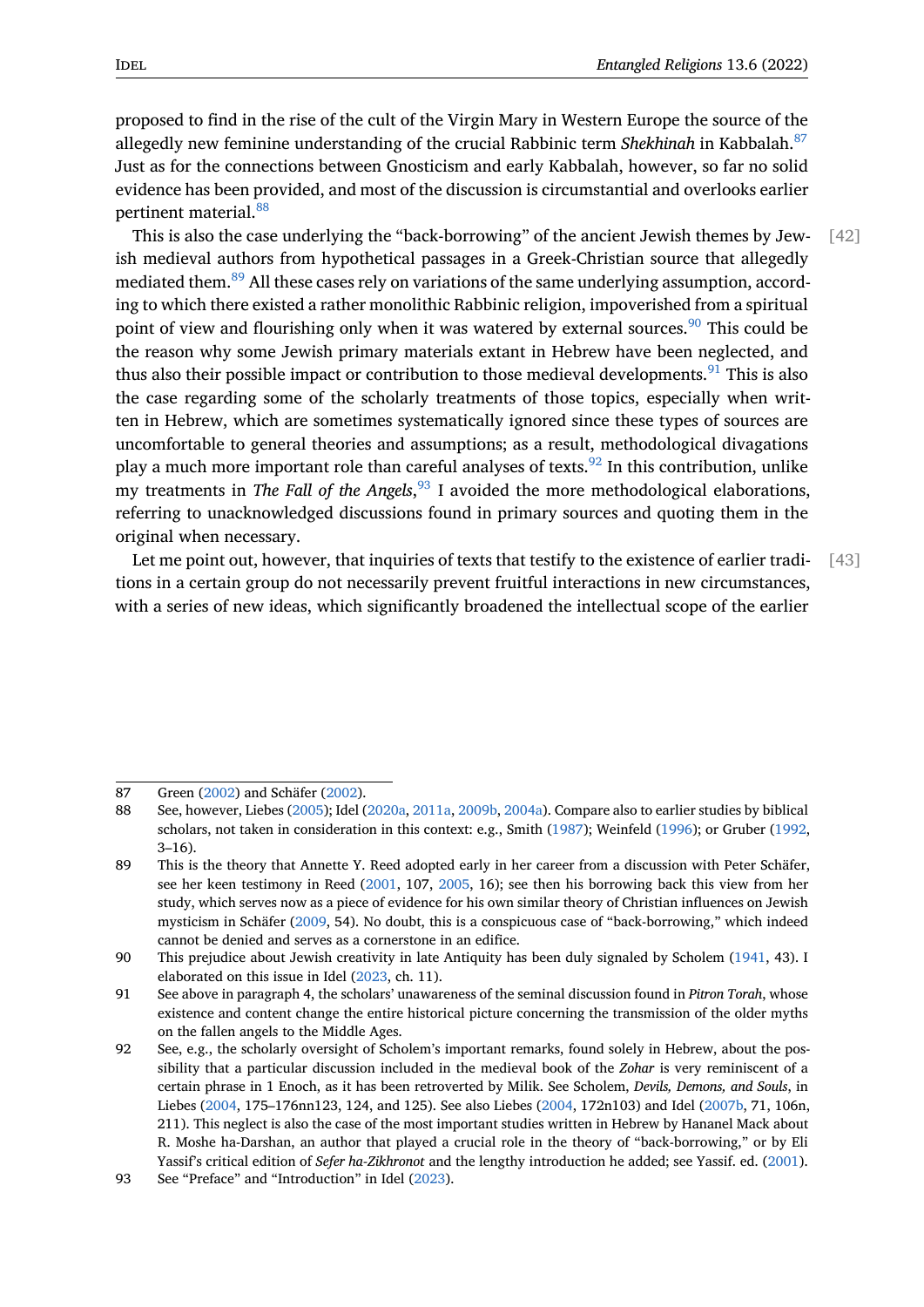Jewish traditions.<sup>94</sup> This is also the case for the myth of the fallen angels.<sup>95</sup> The recurring insistence on the importance of one type of sources that influenced Jewish mysticism is too reductive an approach and does not serve just scholarly purposes.

In general, man[y o](#page-13-0)f the Christian ancient and medieval sources, concerned [as](#page-13-1) they were with  $\lceil 44 \rceil$ the fall of one major angel, Lucifer/Satan, and with the role that it may play in the religious life in the present as the tempting Devil, were much less concerned with the minor fallen angels.<sup>96</sup> Although the concern with the fallen angels is greater in early Christian sources than in contemporary Jewish sources, especially under the impact of some discussions in the New Testament, as many scholarly surveys show, it however declined in the Middle Ages, <sup>97</sup> while in mos[t o](#page-13-2)f the forms of Judaism it seems that the situation differs: The peak of discussions of this issue in Jewish sources is to be situated in the thirteenth century, while the concern with the crucial role played by the Devil in religious life remains rather marginal in [m](#page-13-3)ost of the cases.<sup>98</sup> Those are two substantially different types of *imaginaire*, which parted ways and informed much of the respective attitudes to religious life.  $99$ 

As a coda to the present analysis, let me point out that in many medieval Jewish discussions [45] of the ear[lie](#page-13-4)r sources, and especially in Zoharic literature, one of the two fallen angels, namely, the worse of them, is imagined as being bound in a remot[e u](#page-13-5)nderground place to which only persons who wish to be initiated in matters of witchcraft must travel. $100$  This stark divergence between a free-floating and tempting devil, on the one hand, and a fixed one, imagined as bound in a specific location in the remote mountains of darkness, on the other hand, is formative for some aspects of the spiritual configurations of the two re[ligi](#page-13-6)ons, especially in matters of asceticism, who parted ways on this important issue quite significantly, no less than regarding equally significant divergences in matters of theology.

### **References**

- Abrams, Daniel. 1996. "Special Angelic Figures: The Career of the Beasts of the Throne-World in Hekhalot Literature, German Pietism and Early Kabbalistic Literature." *Revue des Études Juives* 155: 363–86.
	- ———. 1997. *Sexual Symbolism and Merkavah Speculation in Medieval Germany: A Study of the Sod Ha-Egoz Texts*. Tübingen: Mohr Siebeck.
- ———. 1998. "*Ma'aseh Merkavah* as a Literary Work: The Reception of Hekhalot Traditions." *Jewish Studies Quarterly* 5: 329–45.

<sup>94</sup> See, e.g., my assumption about the importance of scholars' awareness of a wide range of significant influences on Jewish mysticism that stem from a variety of cultural sources; see Idel 1981 or the discussion of the impact of the theme of the mythical dog Cerberus in an early Zoharic composition in Idel 1989. For the reverberations of themes related to Aesculapius in thirteenth-century Kabbalah, see Idel (1982). See also Idel (2004c); Idel (2011a, 206–7, 267–86, 344–48); Idel (2003). In more general terms see Idel (2004b, 2011b, 2005); or, more recently, Idel (2013) and, especially, Idel (2020b), on the substantial impact of a Zurvanic theory stemming from Iran, on the history of Jewish thought.

<span id="page-13-0"></span><sup>95</sup> See, e.g., Idel (2023, ch. 7).

<sup>96</sup> See, [e.g., the](#page-16-10) chara[cteriza](#page-16-6)tion of the medieval worldview, [most](#page-16-11) probably Christian Europ[e, as d](#page-16-9)iab[olocen](#page-16-12)[tric in](#page-16-13) [Lovejo](#page-16-14)y (1976, 101–2). I hardl[y find](#page-16-15) such a view in the m[ain dev](#page-17-13)elopments of medieval forms of Judaism. See also Vos (2011) and Theißen (2011).

<span id="page-13-2"></span><span id="page-13-1"></span><sup>97</sup> See, e.g., more [recen](#page-17-0)tly the studies assembled in Harkins, A.K., H. Coblentz, and J. C. Enders, eds. (2014) and Stuckenbruck (2013).

<sup>98</sup> More on this iss[ue see](#page-18-14) Idel (2023).

<sup>99</sup> See Delumeau (1990).

<span id="page-13-6"></span><span id="page-13-5"></span><span id="page-13-4"></span><span id="page-13-3"></span><sup>100</sup> See Idel (2023, ch. 6 a[nd app](#page-20-8)endix 6).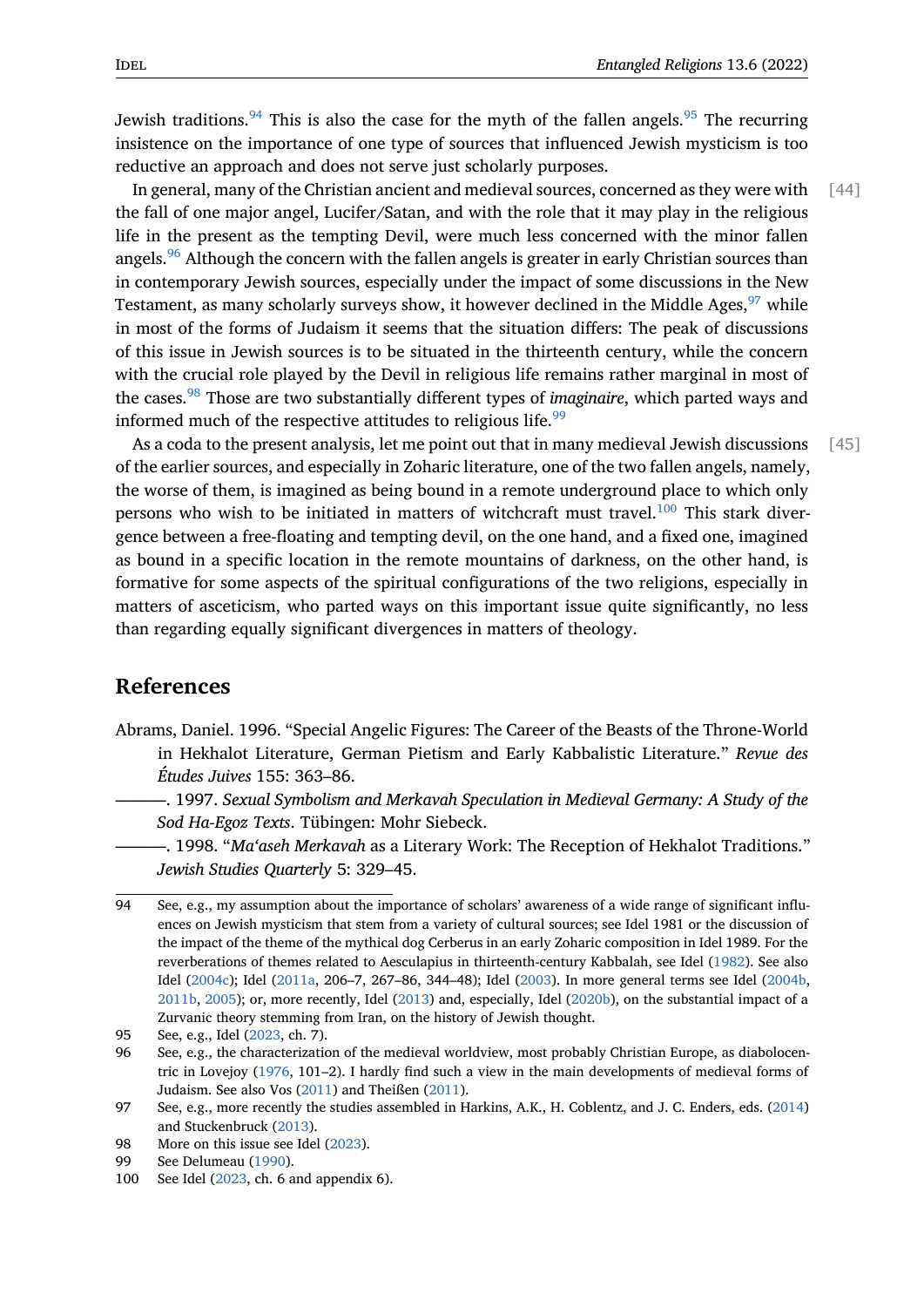Albeck, Ch. 1940. *Midrash Bereshit Rabbati*. Jerusalem: Mekize Nirdamim.

- <span id="page-14-9"></span>Altmann, A. 1945. "The Gnostic Background of the Rabbinic Adam Legends." *Jewish Quarterly Review* 35 (4): 371–91.
- <span id="page-14-1"></span>Annus, Amar. 2012. "The Antediluvian Origin of Evil in the Mesopotamian and Jewish Traditions, A Comparative Study." In *Ideas of Man in the Conceptions of the Religions*, edited by T. Kulmar and R. Schmitt, 1–43. Münster: Ugarit.
- <span id="page-14-14"></span>Bamberger, Bernard Jacob. (1952) 2006. *Fallen Angels: The Soldiers of Satan's Realm*. Philadelphia: Jewish Publication Society of America.
- <span id="page-14-13"></span>Bohak, Gideon. 2012. "From Qumran to Cairo: The Lives and Times of a Jewish Exorcistic Formula (with an Appendix by Shaul Shaked)." In *Ritual Healing: Magic, Ritual and Medical Therapy from Antiquity Until the Early Modern Period*, edited by I. Csepregi I and Ch. Burnett, 38–40. Florence: SISMEL.
- <span id="page-14-10"></span>Caquot, Andrè. 1975. "Léviathan et Behémoth dans la troisième 'parabole' d'Hénoch." *Semitica* 25: 111–22.
- <span id="page-14-12"></span>Chavel, Ch. D., ed. 1966. R. Bahya ben Asher*, Commentary on the Pentateuch*. Jerusalem: Mossad ha-Rav Kook.
- ———, ed. 1968. R. Bahya ben Asher*, Commentary on the Pentateuch*. Jerusalem: Mossad ha-Rav Kook.
- <span id="page-14-3"></span>Crone, Patricia. 2013. *The Book of Watchers in the Qur'an*. Edited by H. Ben-Shamai, Sh. Shaked, and S. Stroumsa. Jerusalem: The Israel Academy of Sciences and Humanities.
- <span id="page-14-6"></span>Dan, Joseph. 1968. *The Esoteric Theology of Ashkenazi Hasidism* [Hebrew]. Jerusalem: The Bialik Institute.
- ———. 1975. *Studies in Ashkenazi-Hasidic Literature* [Hebrew]. Ramat Gan: Massada.
- <span id="page-14-5"></span><span id="page-14-4"></span>———. 1999. *The "Unique Cherub" Circle: A School of Jewish Mystics and Esoterics in Medieval Germany*. Tubingen: Mohr.
- <span id="page-14-8"></span>———. 2011. *History of Jewish Mysticism and Esotericism* [Hebrew]. Vol. 6. Jerusalem: The Zalman Shazar Center.
- Delumeau, Jean. 1990. *Sin and Fear: The Emergence of the Western Guilt Culture, 13th-18th Centuries*. New York: Palgrave McMillan.
- <span id="page-14-0"></span>Dimant, Devorah. 1974. "The Fallen Angels in the Dead Sea Scrolls and in the Apocryphal and Pseudepigraphic Books Related to Them [Hebrew]." Ph. D. diss, Jerusalem: The Hebrew University of Jerusalem.
- <span id="page-14-2"></span>Eshel, Esther, and Hanan Eshel. 2004. "A New Fragment of the 'Book of Watchers' from Qumran (XQpapEnoch) [Hebrew]." *Tarbiẕ* 73: 171–79.
- <span id="page-14-11"></span>Farber-Ginat, Assi. 1994. "Inquiries in Shi'ur Qomah [Hebrew]." In *Massu'ot: Studies in Kabbalistic Literature and Jewish Philosophy in Memory of Prof. Ephraim Gottlieb*, edited by Michal Oron and Amos Goldreich, 361–94. Jerusalem: Bialik Institute.
- Fishman, Talya. 2004. "Rhineland Pietist Approaches to Prayer and the Textualization of Rabbinic Culture in Medieval Northern Europe." *Jewish Studies Quarterly* 11 (4): 313– 31.
- Fraade, Steven D. 2011. *Legal Fictions: Studies of Law and Narrative in the Discursive Worlds of Ancient Jewish Sectarians and Sages*. Leiden: Brill.
- <span id="page-14-7"></span>Freudenthal, Gad. 1994. " 'The Air Blessed Be He and Blessed Be His Name' in *Sefer Ha-Maskil* by R. Shlomo Simha of Troyes: Some Characteristics of a Stoically-Inspired Midrashic-Scientific Cosmology of the Thirteenth Century I [Hebrew]." *Daat* 32–33: 187–234.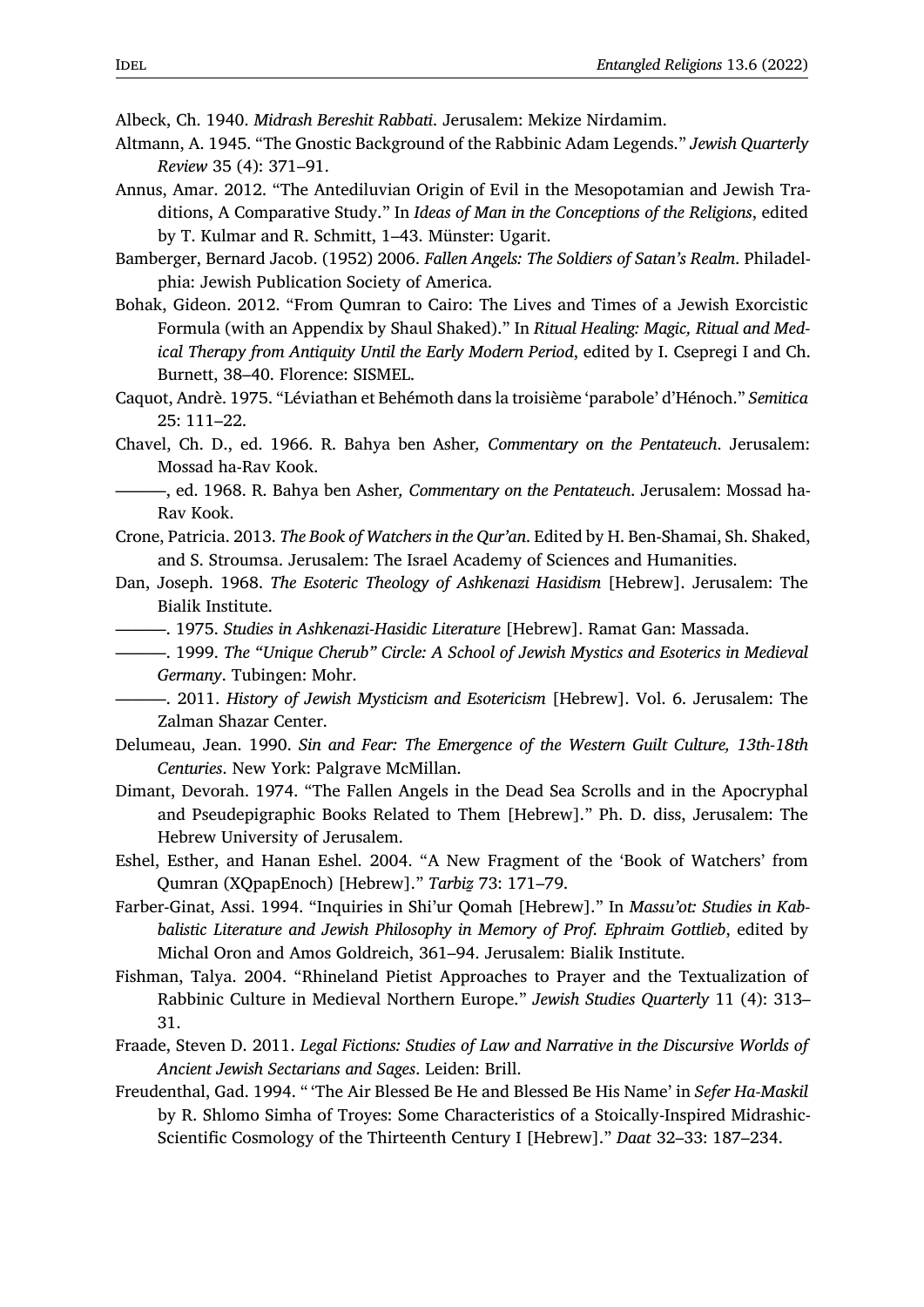- <span id="page-15-7"></span>———. 1995. " 'The Air Blessed Be He and Blessed Be His Name' in *Sefer Ha-Maskil* by R. Shlomo Simha of Troyes: Some Characteristics of a Stoically-Inspired Midrashic-Scientific Cosmology of the Thirteenth Century II [Hebrew]." *Daat* 34: 87–129.
- <span id="page-15-12"></span>—. 2006. "Une rencontre qui n'a pas eu lieu: Le monde juif ashkénaze au XII<sup>e</sup> siècle et les sciences." In *Héritages de Rachi*, edited by René-Samuel Sirat, 227–40. Paris: Éditions de l'éclat.

Frishman, Asher. 2008. *The Early Ashkenazi Jews* [Hebrew]. Tel Aviv: Ha-Kibutz ha-Meuhad.

- <span id="page-15-14"></span><span id="page-15-6"></span>Gaster, Moses. 1998. *Memorii, Corespondenţă*. Edited by V. Eskenasy. Bucharest: HaSefer Publishing House.
- Geula, Amos. 2006. "Lost Aggadic Works Known Only from Ashkenaz: Midrash Abkir, Midrash Esfa and Devarim Zuta' [Hebrew]." Ph.D. diss., Jerusalem: Hebrew University of Jerusalem.
- <span id="page-15-15"></span>Ginzberg, Louis. 1922. "Some Observations on the Attitude of the Synagogue Towards the Apocalyptic-Eschatological Writings." *Journal of Biblical Literature* 41: 115–36.

———. 1968. *The Legends of the Jews*. Philadelphia: JPS.

- <span id="page-15-16"></span><span id="page-15-8"></span>Goff, Matthew. 2009. "Gilgamesh the Giant: The Qumran Book of Giants' Appropriation of *Gilgamesh* Motifs." *Dead Sea Discoveries* 16: 21–53.
- <span id="page-15-9"></span>Goff, M., L. T. Stuckenbruck, and E. Morano, eds. 2016. *Ancient Tales of Giants from Qumran and Turfan: Contexts, Traditions, and Influences*. Tubingen: Mohr Siebeck.
- <span id="page-15-10"></span>Goldreich, A. 1982. "*R. Isaac ben Shmuel of Acre's* Sefer Me'irat 'Einayyim." Ph.D. Diss., Jerusalem: The Hebrew University of Jerusalem.
- <span id="page-15-17"></span>Green, Arthur. 2002. "*Shekhinah*, the Virgin Mary, and the Song of Songs: Reflections on a Kabbalistic Symbol in Its Historical Context." *AJS Review* 26: 1–52.
- <span id="page-15-4"></span>Grossmann, Ayraham. 1981. *The Early Sages of Ashkenaz* [Hebrew]. Jerusalem: The Magnes Press.
- ———. 1995. *The Early Sages of France* [Hebrew]. Jerusalem: The Magnes Press.

<span id="page-15-5"></span>Gruber, Mayer I. 1992. *The Motherhood of God and Other Studies*. Atlanta, GA: Scholars Press.

- <span id="page-15-18"></span>Harkins, A. K., H. Coblentz, and J. C. Enders, eds. 2014. *The Fallen Angels Traditions: Second Temple Developments and Reception History*. J.C. eds. The Catholic Biblical Quarterly Monograph Series 53. Washington, D.C: The.
- <span id="page-15-13"></span>Heller, Bernard. 1910. "La chute des anges Schemchazai, Ouazza et Azaël." *Revue des Études Juives* 49: 202–12.
- <span id="page-15-0"></span>Henning, Walter B. 1943. "The Book of the Giants." *Bulletin of the School of Oriental and African Studies* XI: 52–74.
- Hermann, Klaus. 1988. "Die Gottesnamen *KWZW* und *MZPZ* in der Hekhalot-Literatur." *Frankfurter Judaistische Beiträge* 16: 75–87.
- <span id="page-15-11"></span>Herschler, M., and Y. A. Herschler. 1992. *R. Eleazar of Worms'* Perushei Siddur Ha-Tefillah la-Rokeah. Edited by M. Herschler and Y. A. Herschler. Vol. I. Jerusalem: Makhon ha-Rav Herschler.
- <span id="page-15-3"></span>Himmelfarb, Martha. 1984. "R. Moses the Preacher and the Testaments of the Twelve Patriarchs." *AJSReview* 9: 55–79.
	- ———. 1994. "Some Echoes of Jubileess in Medieval Hebrew Literature." In *Tracing the Threads, Studies in the Vitality of Jewish Pseudepigrapha*, edited by J. C. Reeves. Atlanta: Scholars Press.
- <span id="page-15-2"></span><span id="page-15-1"></span>Idel, Moshe. 1980. "The Evil Thought of the Deity [Hebrew]." *Tarbiz* 49: 356–64.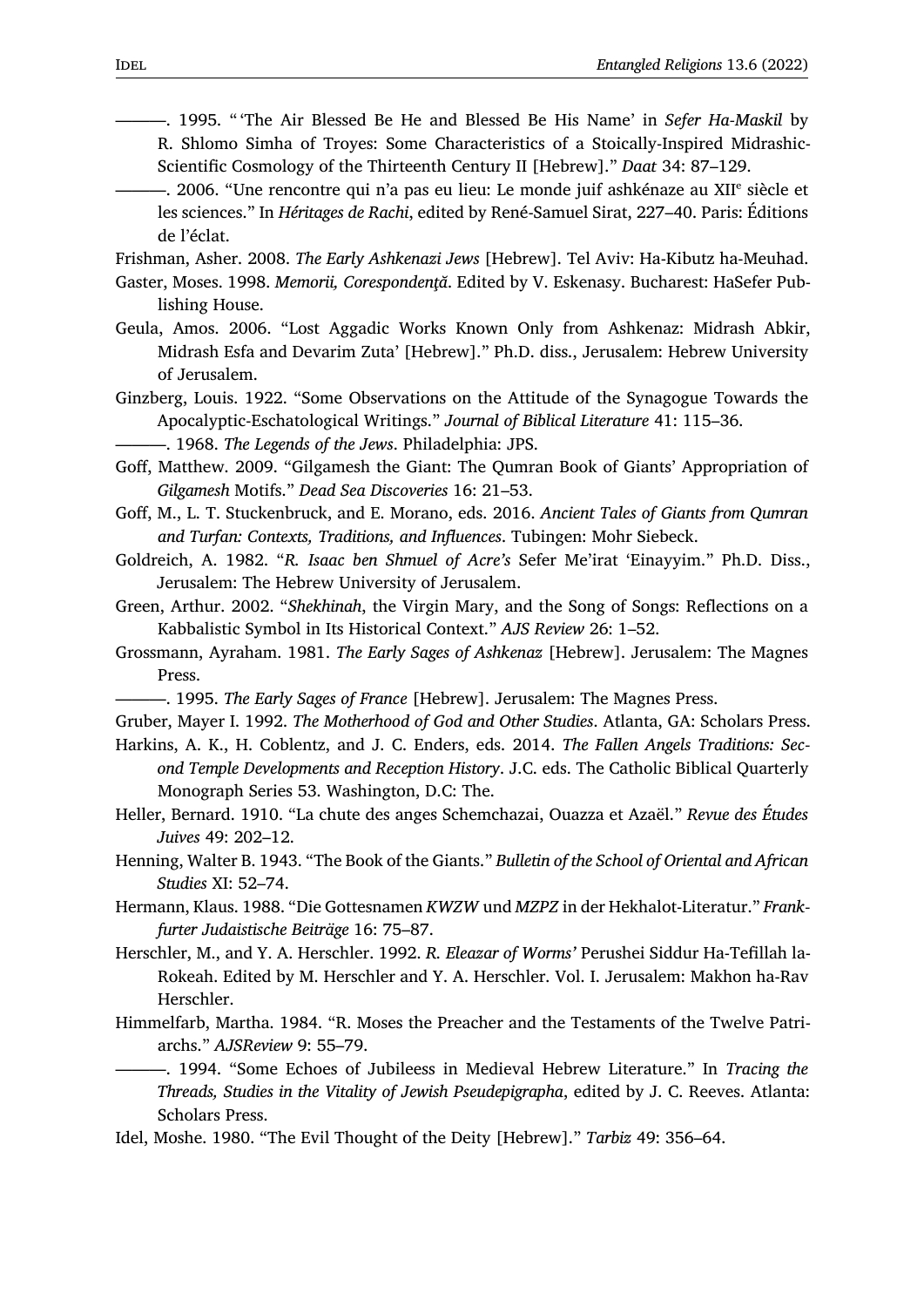<span id="page-16-9"></span>———. 1982. "The Journey to Paradise: The Metamorphosis of a Motif from a Greek Myth into Judaism [Hebrew]." *Jerusalem Studies in Jewish Folklore* 2: 7–17.

<span id="page-16-1"></span>———. 1986. "The Origin of Alchemy According to Zosimos and a Hebrew Parallel." *Revue Des ètudes Juives* 145: 117–24.

———. 1988. *Kabbalah: New Perspectives*. New Haven: CT. Yale University Press.

<span id="page-16-5"></span>———. 1990. *Golem: Jewish Magical and Mystical Traditions on the Artificial Anthropoid*. Albany, NY: SUNY Press.

———. 1991. "Rabbinism Versus Kabbalism: On G. Scholem's Phenomenology of Judaism." *Modern Judaism* 11 (3): 281–96.

- <span id="page-16-11"></span>———. 2003. "On Some Forms of Order in Kabbalah." *Daat* 50–2: xxxi–lviii.
- <span id="page-16-8"></span>———. 2004a. "Hermeticism and Kabbalah." In *Hermeticism from Late Antiquity to Humanism*, edited by P. Lucentini, I. Parri, and V. P. Compagni, 389–408. Brepols: Turnhout.

<span id="page-16-12"></span>———. 2004b. " 'Italy in Safed, Safed in Italy': Toward an Interactive History of Sixteenth-Century Kabbalah." In *Cultural Intermediaries. Jewish Intellectuals in Early Modern Italy*, edited by D. Ruderman and G. Veltri, 239–69. Philadelphia: University of Pennsylvania Press.

<span id="page-16-10"></span>———. 2004c. "Leviathan and Its Consort: From Talmudic to Kabbalistic Myth [Hebrew]." In *Myths in Judaism: History, Thought, Literature*, edited by I. Gruenwald and M. Idel, 145–87. Jerusalem: Merkaz Shazar.

<span id="page-16-14"></span>———. 2005. "On European Cultural Renaissances and Jewish Mysticism." *Kabbalah* 13: 43– 78.

———. 2006. "The Anonymous Commentary on the Alphabet of Metatron: An Additional Treatise of R. Nehemiah Ben Shlomo the Prophet [Hebrew]." *Tarbiz* 76: 1–10.

———. 2007a. "Ashkenazi Esotericism and Kabbalah in Barcelona." *Hispania Judaica Bulletin* 5: 84–112.

———. 2007b. *Ben: Sonship and Jewish Mysticism*. London / New York: Continuum.

- <span id="page-16-0"></span>———. 2008a. "Incantations, Lists, and 'Gates of Sermons' in the Circle of R. Nehemiah ben Shlomo the Prophet – and Their Influence [Hebrew]." *Tarbiz* 77: 475–554.
- <span id="page-16-3"></span>———. 2008b. *The Angelic World: Apotheosis and Theophany* [Hebrew]. Tel Aviv: Yediot Aharonot.

<span id="page-16-4"></span>———. 2009a. "On Angels in Biblical Exegesis in Thirteenth-Century Ashkenaz." In *Scriptural Exegesis: Shapes of Culture and Religious Imagination: Essays in Honour of Michael Fishbane*, edited by Deborah A. Green and Laura S. Lieber, 211–44. Oxford, UK: Clarendon Press.

<span id="page-16-7"></span>———. 2009b. "On Jerusalem as a Feminine and Sexual Hypostasis: From Late Antiquity Sources to Medieval Kabbalah." In *Memory, Humanity, and Meaning: Selected Essays in Honor of Andrei Pleşu's Sixtieth Anniversary*, edited by M. Neamtu and B. Tátaru-Cazaban, 65–75. Cluj: Zeta Press.

<span id="page-16-6"></span>———. 2011a. *Kabbalah in Italy, 1280-1510: A Survey*. New Haven, CT: Yale University Press. ———. 2011b. *Saturn's Jews: On the Witches's Sabbat and Sabbateanism*. New York / London: Continuum.

- <span id="page-16-15"></span><span id="page-16-13"></span>———. 2013. "Holding an Orb in His Hand: The Angel Anafiel and a Late Antiquity Helios Mosaic." *Ars Judaica* 9: 19–44.
- <span id="page-16-2"></span>———. 2016a. "*Harut* and *Marut*: Jewish Sources for the Interpretation of the Two Angels in Islam." In *L'Ésotericisme Shi'ite et ses prolongements*, edited by M. A. Amir-Moezzi, 127–34. Brepols: Turnhout.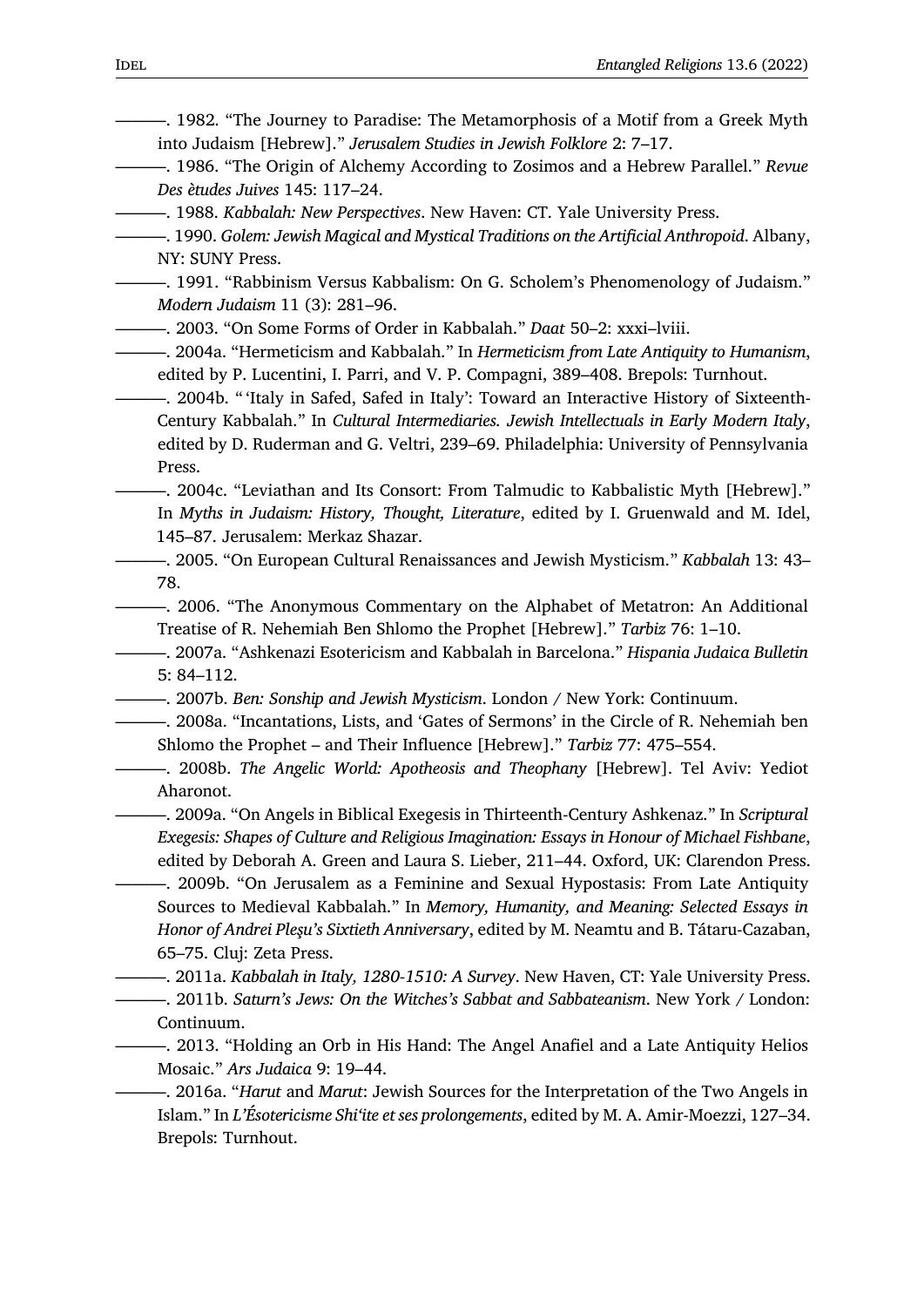- <span id="page-17-2"></span>———. 2016b. "SHMYHZH: Shamhazay/Shamhaza'y/Shmayya'a+Haze'/Shmayyahaze' `` ]/ [ / חזא + שמיא / שמחזאי'/ שמחזי :שמיחזה `שמיחזא. "*Lĕšonénu: A Journal for the Study of the Hebrew Language and Cognate Subjects* [Hebrew] 78: 37–42.
- ———. 2016c. "The Liturgical Turn: From the Kabbalistic Traditions of Spain to the Kabbalistic Traditions of Safed, to the Beginning of Hasidism." In *Jewish Prayer: New Perspectives*, edited by U. Erlich, 9–12. Beer Sheva: Ben Gurion University Press.
- ———. 2017. "Hekhalot Literature, the Mystical-Ecstatic Model and Their Reverberations [Hebrew]." *Maddaʿei ha-Yahadut* 52: 172–80.
- <span id="page-17-10"></span>———. 2018. "R. Nehemiah ben Shlomo the Prophet's Commentary on Eleazar ha-Qalir's Hymn 'And the Beasts who are Found at the Four Corners of the Throne [Hebrew]." *Kabbalah* 41: 65–79.
- <span id="page-17-9"></span>———. 2019. "R. Nehemia Ben Shlomo the Prophet's Commentary on the Seventy Names of God and the Threefold Narrative [Hebrew]." In *Meir Benayahu Memorial Volume*, edited by M. Bar Asher et al. and alia, 751–97. Jerusalem: Carmel.
- <span id="page-17-1"></span>———. 2020a. " 'Limbs of the *Shekhinah*': On the Ascent of the Divine Feminine in Kabbalah and Her Decline in Modern Scholarship." In *The Female Side of God: Art and Ritual*, edited by E. Atlan et al., 77–110. Bielefeld: Kerber Verlag.
- ———. 2020b. *Primeval Evil in Kabbalah: Totality, Perfection, Perfectibility*. New York: KTAV.
- <span id="page-17-13"></span>———. 2022. "An Unknown Version of the Myth of Angels That Sinned [Hebrew]." *Reshit* 5.
- <span id="page-17-8"></span><span id="page-17-0"></span>———. 2023. *The Fall of the Angels: Metamorphoses of an Ancient Myth in Jewish Thought* (in Preparation) [Hebrew].
- <span id="page-17-12"></span>Juusola, Hannu. 2004. "Notes on the Aramaic Sections of Havdala de-Rabbi Aqiba." In *Verbum et Calamus: Semitic and Related Studies in Honor of the Sixtieth Birthday of Professor Tapani Harviainen*, edited by H. Juusola, J. Laulainen, and H. Palva, 106–19. Studia Orientalia 99. Helsinki: Finnish Oriental Society.
- Kanarfogel, Ephraim. 1993. "Rabbinic Figures in Castilian Kabbalistic Pseudepigraphy: R. Yehudah He-Hasid and R. Elhanan of Corbeil." *JJTP* 3 (1): 77–109.
- <span id="page-17-11"></span>———. 2000. *"Peering Through the Lattices": Mystical, Magical, and Pietistic Dimensions in the Tosafist Period*. Detroit, MI: Wayne State University Press.
- <span id="page-17-3"></span>———. 2008. "Esotericism and Magic in Ashkenazi Prayer during the Tosafist Period [Hebrew]." In *Studies on the History of the Jews of Ashkenaz, Presented to Eric Zimmer*, edited by G. Bacon, D. Sperber, and A. Gaimani, 202–16. Ramat Gan: Bar Ilan Universiy Press.
- <span id="page-17-6"></span>———. 2011. "Did the Tosafists Embrace the Concept of Anthropomorphism." In *Ta Shma, Studies in Judaica in Memory of Israel M. Ta-Shma*, edited by A. Reiner et al. and alia, II:695–700. Alon Shvut: Tevunot Press.
- <span id="page-17-5"></span>———. 2013. *The Intellectual History and Rabbinic Culture of Medieval Ashkenaz*. Detroit, MI: Wayne University Press.
- <span id="page-17-4"></span>———. 2018. "From Germany to Northern France and Back Again: A Tale of Two Tosafist Centres." In *Regional Identities and Cultures of Medieval Jews*, edited by X. Castano, T. Fishman, and E. Kanarfogel, 149–71. Oxford, UK: Littman Library.
- ———. 2020. "Approaches to Prophecy in Northern French Biblical Exegesis and the Thought of the German Pietists [Hebrew]." In *Semitic, Biblical, and Jewish Studies in Honor of Richard C. Steiner*, edited by Aaron Koller, translated by Steiner, 158–75. Jerusalem / New York: Bialik Institute & Yeshiva University Press.
- <span id="page-17-7"></span>Kiperwasser, R., and D. D. Y. Shapira. 2015. "Irano-Talmudica III: Giant Mythological Creatures in Transition from the Avesta to the Babylonian Talmud." In *Orality and Textu-*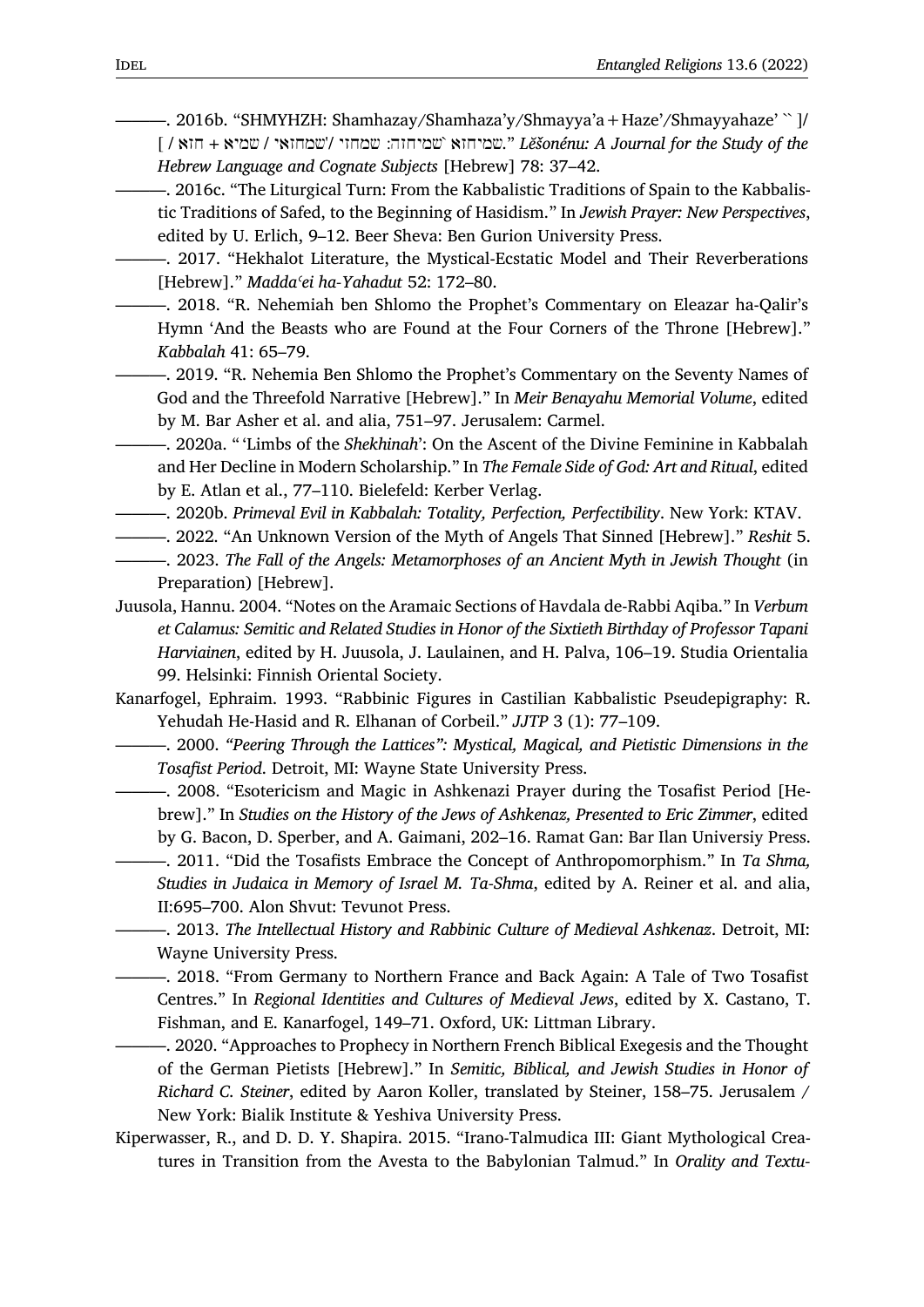*ality in the Iranian World: Patterns of Interaction Across the Centuries*, edited by Julia Rubanovich, 65–92. Jerusalem Studies in Religion and Culture. Leiden / Boston: Brill.

- Kuyt, Annelies. 1993. "Traces of a Mutual Influence of the Haside Ashkenaz and the Hekhalot Literature." In *From Narbonne to Regensburg; Studies in Medieval Hebrew Texts*, edited by N. A. van Uchelen and I. E. Zwiep, 62–86. Amsterdam: Juda Palache Institute.
- <span id="page-18-12"></span>Lieberman, Saul. 1965. "Some Aspects of After Life in Early Rabbinic Literature." In *Harry Austryn Wolfson Jubilee Volume*, 495–532. English Section, II. Jerusalem: American Academy for Jewish Research.
- <span id="page-18-9"></span>Liebes, Esther, ed. 2004. *Devils, Demons, and Souls, Essays on Demonology* by Gershom Scholem [Hebrew]. Jerusalem: Ben Zvi Institute.
- Liebes, Yehuda. 1992. "New Directions in the Study of Kabbalah *[Hebrew]*." *Pe'amim* 50: 150– 70.
- ———. 1993. *Studies in Jewish Myth and Jewish Messianism*. Albany, NY: SUNY Press.
	- ———. 2005. "Was the Shekhinah a Virgin? [Hebrew]." *Pe'amim* 101–102: 303–13.
- <span id="page-18-14"></span><span id="page-18-13"></span>Lovejoy, Arthur O. 1976. *The Great Chain of Being: A Study of the History of an Idea*. Cambridge, Mass: Harvard University Press.
- <span id="page-18-10"></span>Mann, Jacob. 1972. *Texts and Studies in Jewish History and Literature.* Reprinted. New York: Ktav.
- <span id="page-18-3"></span>Milik, Josef Tadeus. 1971. "Fragments grecs du livre d'Hénoch (P. Oxy. XVII 2069)." *Chronique d'Égypte* 46: 321–48.
- <span id="page-18-1"></span>Milik, Jozef Tadeus. 1976. *The Books of Enoch: Aramaic Fragments of Qumran Cave 4*. Oxford, UK: Clarendon Press.
- <span id="page-18-5"></span>Molenberg, Corrie. 1984. "A Study of the Role of Shemihaza and Asael in 1 Enoch 6-11." *JJS* XXXV: 136–46.
- Morgenstern, Julian. 1939. "The Mythological Background of Psalm 82." *HUCA* 14: 29–126.
- <span id="page-18-4"></span>Necker, Gerold. 2004. "Fallen Angels in the *Book of Life*." *Jewish Studies Quarterly* 11: 73–84.
- Neusner, Jacob. 1986. "Varieties of Judaism in the Formative Age." In *Jewish Spirituality*, edited by A. Green, I:171–97. New York: Crossroad.
- <span id="page-18-6"></span>Newsom, Carol A. 1980. "The Development of 1 Enoch 6–19 Cosmology and Judgment." *CBQ* 42 (3): 310–29.
- Page Jr, H. R. 1996. *The Myth of Cosmic Rebellion: A Study of Its Reflexes in Ugaritic and Biblical Literature*. Leiden: E.J. Brill.
- <span id="page-18-11"></span>Paz, Yakir. 2021. "Eternal Chains and the Mountain of Darkness: The Fallen Angels in the Incantation Bowls." In *Apocryphal and Esoteric Sources in the Development of Christian and Jewish Traditions: The Eastern Mediterranean, the Near East, and Beyond*, edited by I. Dorfmann-Lazarev, 533–58. Leiden / Boston: Brill.
- <span id="page-18-2"></span>Reed, Annette Y. 2001. "From Asael and Shemihaza to Uzzah, Azzah and Azael, 1 Enoch 5 (& 7–8), and Jewish Reception-History of 1 Enoch." *Jewish Studies Quarterly* 8: 105–36.
	- ———. 2005. *Fallen Angels and the History of Judaism and Christianity: The Reception of Enochic Literature*. Cambridge / New York: Cambridge University Press.
- <span id="page-18-7"></span><span id="page-18-0"></span>Reed, Annette Y., R. S. Boustan, and A. Y. Reed. 2004. "Heavenly Ascent, Angelic Descent, and the Transmission of Knowledge in 1 Enoch 6-16." In *Heavenly Realms and Earthly Realities in Late Antique Religions*, 47–66. New York: Cambridge University Press.
- <span id="page-18-8"></span>Reeves, John C. 1991. "A Enochic Motif in the Manichaean Tradition." In *Manichaica Selecta: Studies Presented to Professor Julien Ries on the Occasion of His Seventieth Birthday*, edited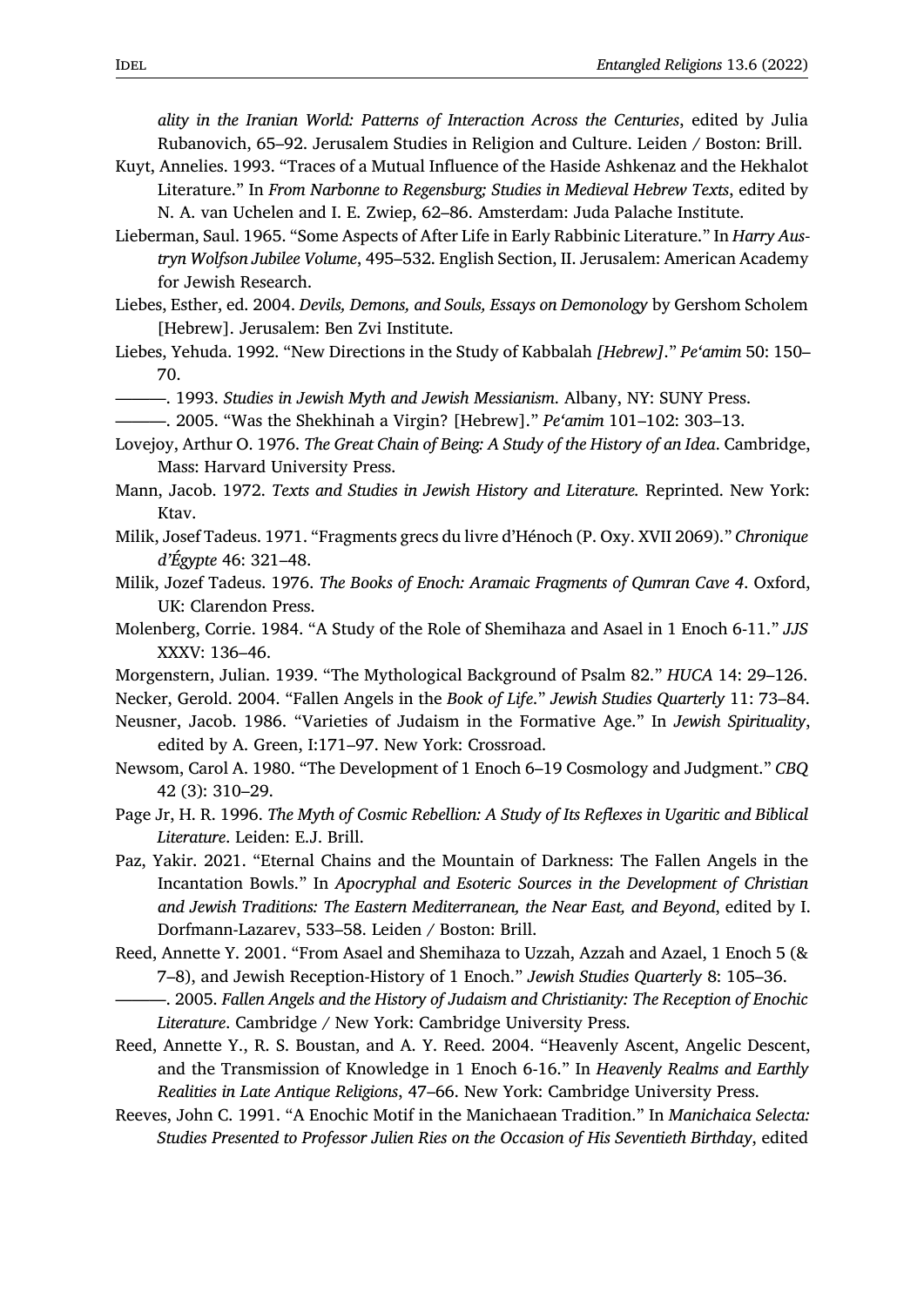by Alois van Tongerloo and Soren Giversen, 295–8. Louvain: International Associtation of Manichaean Studies.

<span id="page-19-3"></span>———. 1993. "Utnapishtim in the Book of the Giants?" *Journal of Biblical Literature* 112: 110– 15.

<span id="page-19-2"></span>———. 2014. "Resurgent Myth: On the Vitality of the Watchers Traditions in the Near East of Late Antiquity." In *The Fallen Angels Traditions: Second Temple Developments and Reception History*, edited by A. K. Harkins, H. Coblentz, and J. C. Enders, 94–115. The Catholic Biblical Quarterly Monograph Series 53. Washington, D.C.: Catholic Biblical Association of America.

- <span id="page-19-0"></span>———. 2015. "Some Parascriptural Dimensions of the 'Tale of Hārūt wa-Mārūt'." *Journal of the American Oriental Society* 135: 817–42.
- <span id="page-19-9"></span>Rosen-Zvi, Ishay. 2022. "Between the Biblical and the Apocalyptic: The Making of the Scapegoat Ritual in *Mishnah Yoma* [Hebrew]." *Sidra* 34.
- <span id="page-19-10"></span>Schäfer, Peter. 2002. *Mirror of His Beauty: Feminine Images of God from the Bible to the Early Kabbalah*. Princeton, NJ: Princeton University Press.

———. 2009. *Origins of Jewish Mysticism*. Princeton, NJ: Princeton University Press.

<span id="page-19-12"></span>Schneider, Michael. 2010. *The Appearance of the High Priest: Theophany, Apotheosis and Binitarian Theology: From Priestly Tradition of the Second Temple Period Through Ancient Jewish Mysticism*. Los Angeles, CA: Cherub Press.

Scholem, Gershom. 1941. *Major Trends in Jewish Mysticism*. New York: Schocken Books.

- <span id="page-19-13"></span>———. 1948. *Reshit ha-Qabbalah*. Jerusalem / Tel Aviv: Schocken.
- <span id="page-19-4"></span>———. 1974. *Kabbalah*. Jerusalem: Keter.
- ———. 1987. *Origins of the Kabbalah*. Edited by R. Z. J. Werblowsky. Translated by A. Arkush. Philadelphia / Princeton, NJ: JPS / Princeton University Press.
- <span id="page-19-8"></span>Schremer, Adiel. 2010. "The Religious Orientation of Non-Rabbis in Second-Century Palestine: A Rabbinic Perspective." In *Follow the Wise: Studies in Jewish History and Culture in Honor of Lee I. Levine*, edited by Z. Weiss et al., 319–41. Winona Lake: Eisenbrauns.
- <span id="page-19-6"></span>Schwartz, Seth. 2001. *Imperialism and Jewish Society, 200 B.C. to 640 C.E*. Princeton, NJ: Princeton University Press.
- Segal, Alan. 1987. *The Other Judaisms of Late Antiquity*. Atlanta, GA: Scholars Press.
- <span id="page-19-7"></span>Sermonetta, Joseph Baruch. 1974. "The Fall of the Angels [Hebrew]." In *Sefer Zikkaron le-Ya'aqov Friedmann*, edited by S. Pines, 155–203. Jerusalem: ha-Makhon le-madaʻe ha-Yahadut, ha-Universitah ha-'Ivrit.

<span id="page-19-11"></span>Smith, Mark S. 1987. "God Male and Female in the Old Testament: Yahveh and His 'Asherah'." *Theological Studies* 48: 333–40.

- Stone, Michael E. 1991. *Selected Studies in Pseudepigrapha and Apocrypha*. Leiden: Brill.
- <span id="page-19-1"></span>Stoyanov, Yuri. 1994. *The Other God: Dualist Religions from Antiquity to the Cathar Heresy*. New Haven, CT: Yale University Press.

Stroumsa, Gedalyahu G. 1984. *Another Seed, Studies in Gnostic Mythology*. Leiden: Brill.

- <span id="page-19-5"></span>Stuckenbruck, Loren T. 2013. "The Book of Enoch: Its Reception in Second Temple Jewish and in Christian Tradition." *Early Christianity* 4: 7–40.
- Ta'-Shma', Israel M. 2001. *Ha-Nigle She-Banistar, The Halakhic Residue in the Zohar: A Contribution to the Study of the Zohar* [Hebrew]. 2nd ed. Ha-Kibbutz ha-Me'uhad.

———. 2004. *Studies in Medieval Rabbinic Literature. Vol. 1. Germany* [Hebrew]. Vol. 1. Jerusalem: Mossad Bialik.